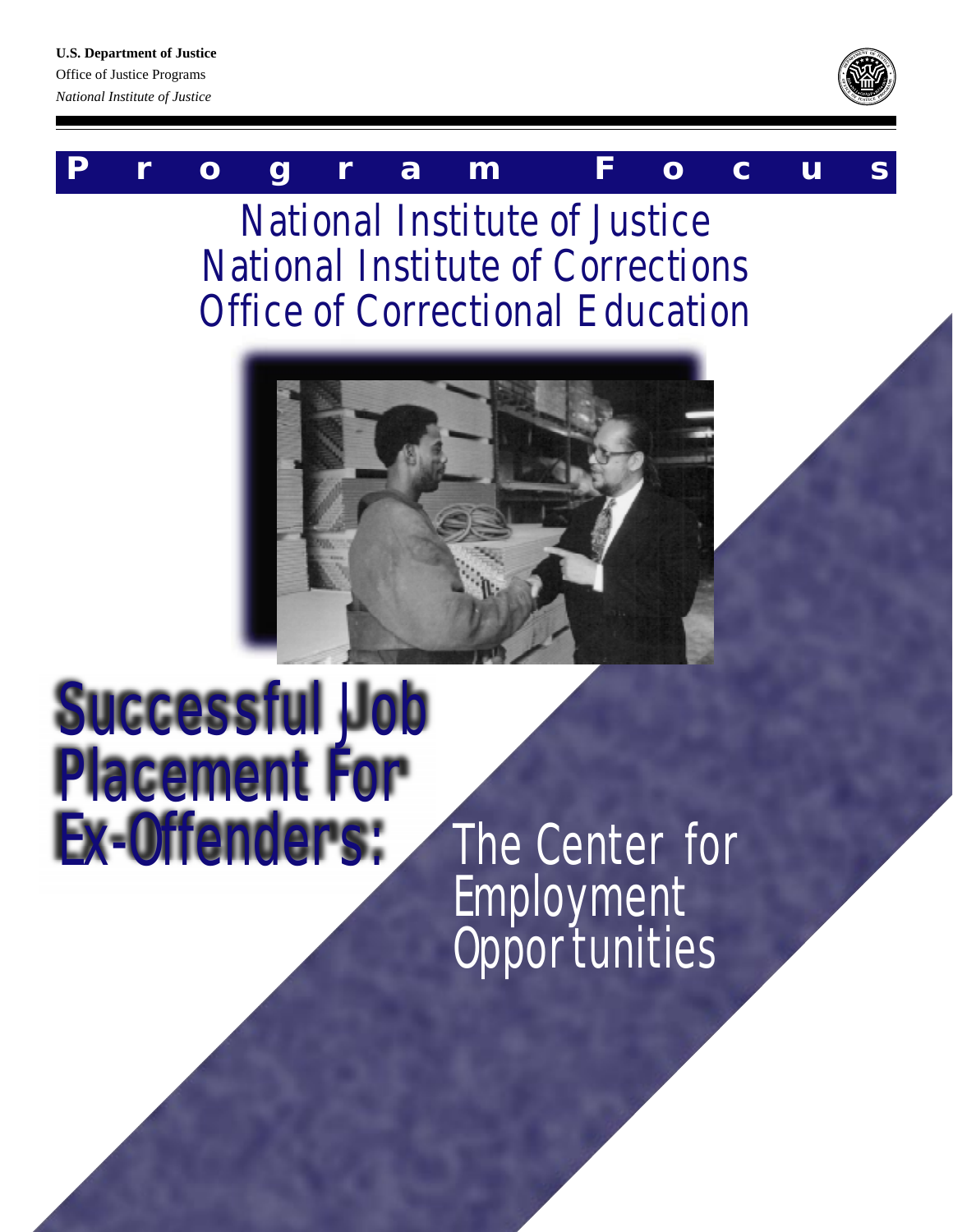## **Successful Job Placement for Ex-Offenders: The Center for Employment Opportunities**

*by Peter Finn*

**M** *employment after release because they lack job-seeking experience, a work history, any offenders have difficulty finding permanent, unsubsidized, well-paid and occupational skills; furthermore, many employers refuse to hire individuals with criminal records. These circumstances seriously affect an ex-offender's stability because unemployment is consistently associated with high recidivism rates.1*

### **Highlights**

Many newly released offenders have difficulty reintegrating into society. The Center for Employment Opportunities (CEO) in New York City is one of many programs that help ex-offenders prepare for, find, and keep jobs. CEO's program is unique because it provides day labor for participants, most of whom have been released only the previous week from boot camp. In addition to enabling the participants to earn a daily income, the work crews help the participants structure their lives and develop good work habits. The work crews also generate revenue that covers direct day-labor expenses.

The work crews are a short-term means of achieving CEO's overall mission: placing ex-offenders in permanent, unsubsidized, full-time jobs that provide benefits and compensation above minimum wage. Distinctive features of CEO include the following:

■ A set of consistently enforced rules builds on and sustains the self-discipline and self-esteem most participants have developed in boot camp; these rules also foster the reliability that employers value most in hiring CEO participants.

■ The program acts as a free human resources department to employers by screening participants for suitability and by serving as an employee assistance program, offering help with such problems as substance abuse to any of the employers' workers—not just CEO graduates.

■ The program pays for half of employees' wages for 8 weeks or more through the Federal Job Training Partnership Act if specific criteria are met.

■ Program employment specialists help employers obtain any available job tax credits.

The program helps about 70 percent of its participants find full-time employment within 2 to 3 months, with most jobs paying more than minimum wage and providing fringe benefits. Staff offer ongoing services to all placed participants for at least 6 months after placement. Approximately three-fourths of participants placed are still employed at the same job after 1 month and of these about half are still working at that job after 6 months.

The Center for Employment Opportunities (CEO) in New York City attempts to overcome these barriers by providing transitional services when ex-offenders are at the most vulnerable stage of their rehabilitation—immediately after release. Most participants are newly released "boot camp" inmates, although approximately one-third are on work release, probation, or nonviolent parole status. CEO seeks to foster the discipline they have acquired while incarcerated.

The program's most noteworthy transitional service consists of day-labor work crews to which participants are assigned 1 week after release. The work crews, designed to prepare participants for placement in a permanent job, offer several advantages:

■ They provide participants with structure and activity.

■ They instill good work habits.

■ They enable participants to earn a daily income.

■ They test participants' readiness for placement in a permanent job.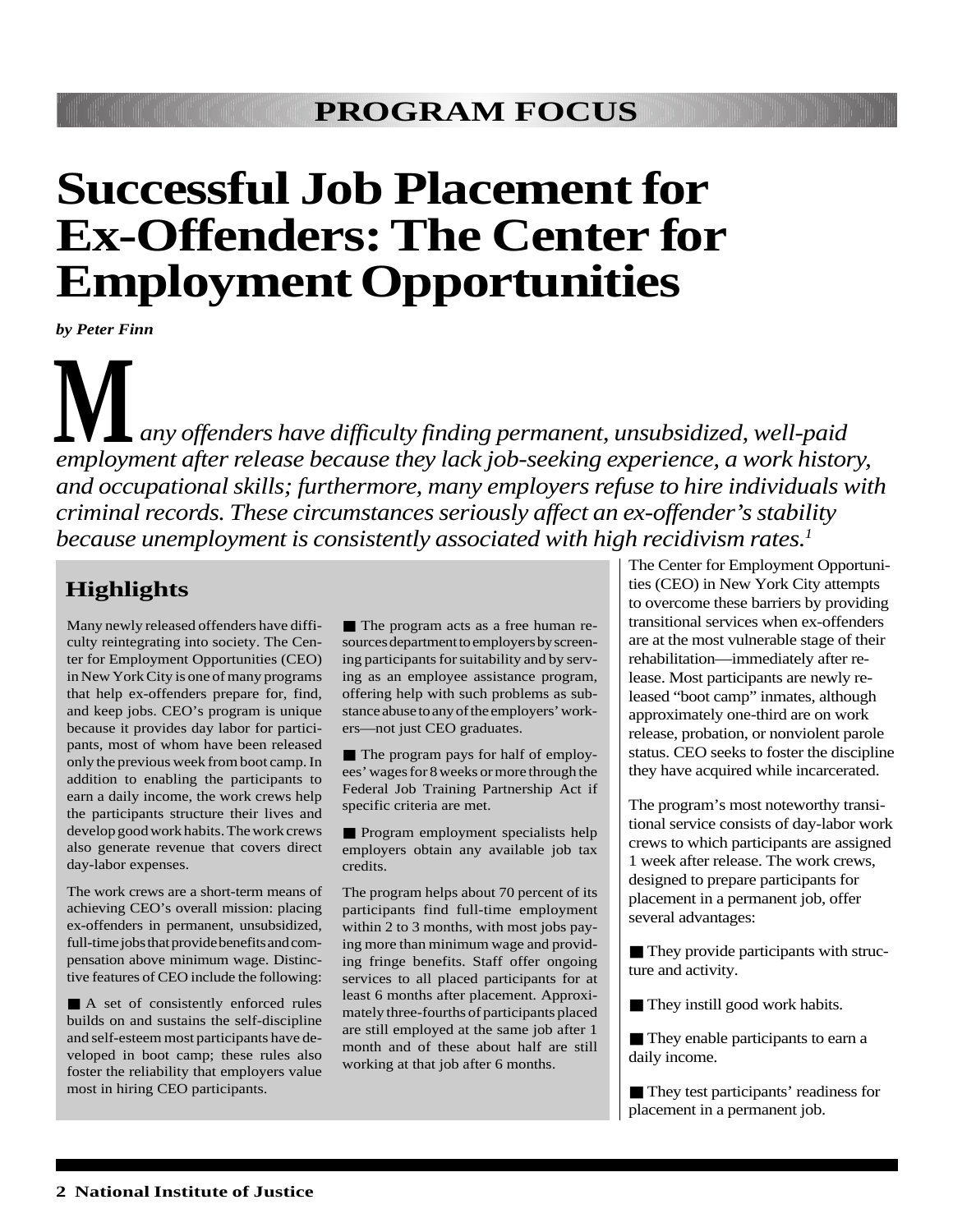#### **Three Agencies Collaborate on Successful Job Placement Programs for Ex-Offenders**

The National Institute of Justice (NIJ), the National Institute of Corrections (NIC), and the U.S. Department of Education's Office of Correctional Education (OCE) have cooperated on a number of projects addressing the needs of released offenders. This *Program Focus* describes one of these continuing efforts. It is one in a series of publications produced by NIJ, NIC, and OCE focusing on various approaches to offender job training, placement, and retention.

Much has been accomplished since our agencies formed a partnership to document the results of offender job training and placement efforts and to disseminate the information to corrections professionals and policymakers.

NIC's Office of Correctional Job Training and Placement has developed a curriculum for offender job development specialists. By the summer of 1997, two classes had been delivered at NIC's Longmont Training Academy. Both classes were oversubscribed, indicating the intense interest that correctional administrators have in this subject.

OCE, in cooperation with the Home Builders Institute, has begun developing a guide to educate the building industry about offender job placement and retention. Although the guide focuses on the residential building industry, representatives of any industry will find its information and examples useful.

In the fall of 1996, NIJ sponsored a national conference, "It's Our Business: A National Corporate Symposium in Investment in Criminal Justice Solutions." The conference was a success, and many industry representatives have since sought NIJ assistance in forming partnerships with criminal justice agencies.

In December 1996, NIJ published the findings from two NIJ-funded evaluations of Washington State's work release program, which were conducted between 1991 and 1994. The first study analyzed a cohort of 2,452 males released from Washington prisons in 1990—nearly 40 percent of whom spent part of their sentences on work release—to measure how successfully inmates performed in the program. The second compared the recidivism of 218 offenders, half of whom participated in the work release program and half of whom completed their sentences in prison.

Our agencies' latest joint publication, "Project Re-Enterprise: A Texas Program," highlighted a program designed to help offenders sharpen their interview and jobseeking skills prior to release. As part of this informal education program, more than 350 Texas employers attend a mock job fair at least once a year. Since

publication of that bulletin, we have helped both the Georgia Department of Children and Youth Services and the Maryland Division of Corrections successfully replicate the mock job fair concept in their jurisdictions on a limited basis.

Our agencies are now working with a newly formed office within the Federal Bureau of Prisons dedicated to job placement for Federal offenders. The establishment of this office is yet another indication of the importance that corrections professionals place on offender job training and placement.

As we develop further strategies for joint action, staff from our agencies will continue to seek advice from corrections professionals and policymakers. Together, we will strive to develop successful programs that can be replicated throughout the field.

**Jeremy Travis Director** National Institute of Justice

**Morris Thigpen Director** National Institute of Corrections

**Richard Smith Director** Office of Correctional Education

■ They generate income that helps cover day-labor expenses.

The program's work crews have much in common with the supported-work demonstrations initiated in the late 1970s. While research failed to find that these demonstrations had a lasting effect on either employment status or recidivism (see "Previous Supported-Work Initiatives"), CEO's approach incorporates two essential features missing from most of these earlier efforts: providing *intensive* job placement services and providing them *early*.

The crews are only a means to achieving CEO's ultimate mission: placing participants in permanent, unsubsidized, fulltime jobs that provide benefits and above-minimum wages.<sup>2</sup> As discussed below, CEO offers employers a number of incentives for hiring program participants, enabling the program to find jobs for as many as 70 percent of its ex-offenders.

#### **The First Week: Recruitment, Orientation, and Life Skills**

The accompanying flow chart (exhibit 1) summarizes the progression of CEO participants through the program. The text below describes each major step.

#### **Recruitment and Orientation**

*When my work release counselor suggested I look into CEO, I liked the idea because the work crews would give me some money. So I went to the orientation and decided to join.*—A work crew member

Most CEO participants are ex-offenders just released from New York State's shock incarceration (or boot camp) program who are required to enroll as a condition of parole. The Parole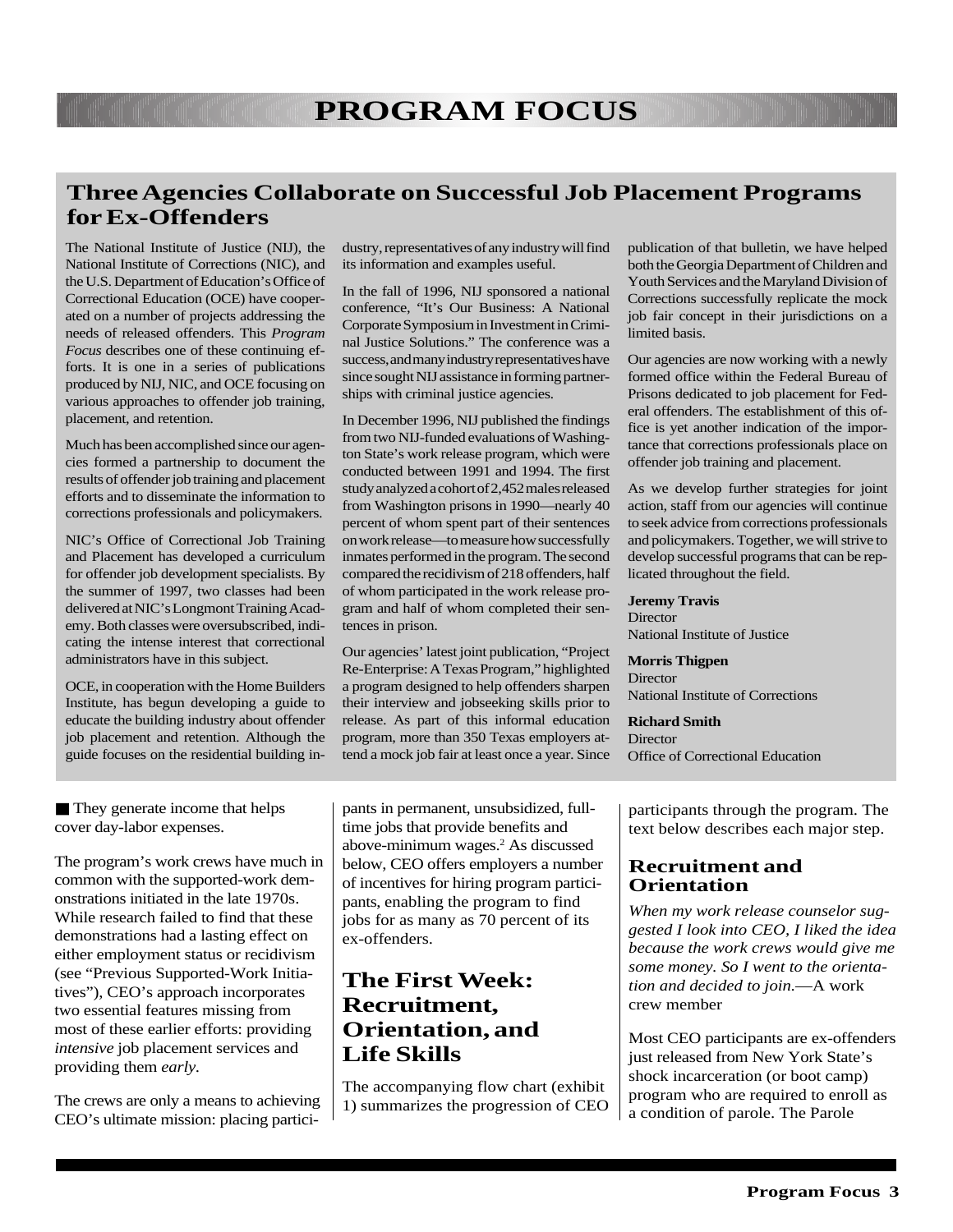

#### **Previous Supported-Work Initiatives**

Government programs to bring ex-offenders into the labor market began with the passage of the Manpower Demonstration and Training Act of 1962 and the Economic Opportunity Act of 1964. These acts led to the creation of hundreds of employment and training programs for offenders and exoffenders. However, shortcomings in the research methods used to evaluate these programs made it difficult to conclude that the efforts improved employment or reduced recidivism among ex-offenders.

During the 1970s, more controlled experiments of ex-offender employment programs were undertaken, especially the supportedwork demonstrations implemented by the Manpower Demonstration Research Corporation (MDRC). These studies generally failed to prove that such projects improved participants' employment or earnings or reduced their recidivism, with one exception. A 1972 study conducted by the Vera Institute of Justice, located in New York City, evaluated work crews for chronically unemployed ex-offenders and former heroin addicts. The model involved closely supervised employment on work crews consisting entirely of employees at the Wildcat Services Corporation. Wages were subsidized; participants did real work but were sheltered from the full demands of the workplace; stress was gradually increased; and counseling was available after hours if needed. Vera researchers randomly assigned ex-offenders to a test group that participated in the Wildcat program or to a control group that received no assistance. Program participation increased ex-offenders' stability and earning capacity significantly during the 3-year followup period; however, while participants were arrested less often than the control group during the first year, by the end of the third year the difference in recidivism had evaporated.<sup>a</sup> Further study is needed to determine whether the difference evaporated because recidivism among participants had increased or because recidivism among the control group had decreased.

A review of labor markets and crime risk factors found that "even after 30 years of trying, . . . no program—in-prison training, transitional assistance (both in-kind and monetary assistance), or pretrial diversion has consistently shown itself capable (through a rigorous random assignment evaluation) of decreasing recidivism through labor market-oriented programs, inside or outside of prison." However, the review observes that "the intuition of . . . [postrelease transitional income supplement] programs is still valid. . . . Ex-offenders with jobs commit fewer crimes than ex-offenders without jobs, and those with higher earnings commit fewer crimes than those with lower earnings."b

Supporting this intuition, a 1992 study of Project RIO—a statewide program run by the Texas Workforce Commission that provides job placement services to more than 15,000 parolees each year—found that after 1 year, 69 percent of program participants had secured employment, compared with only 36 percent of a group of parolees who did not enroll in Project RIO. Furthermore, during the year after release, 48 percent of high-risk RIO participants were rearrested, compared with 57 percent of nonparticipating highrisk parolees; 23 percent of the RIO participants were reincarcerated, compared with 38 percent of nonparticipants. Although parolees in the study were not assigned randomly to control and treatment groups, the two groups of ex-offenders studied had similar demographic characteristics and risks of reoffending.<sup>c</sup>

#### **Notes**

a. See Friedman, L.N., *The Wildcat Evaluation: An Early Test of Supported Work in Drug Abuse Rehabilitation,* Rockville, Maryland: National Institute on Drug Abuse, 1978.

b. Bushway, S., and P. Reuter. "Labor Markets and Crime Risk Factors." Chapter 6 in L.S. Sherman, D. Gottfredson, D. MacKenzie, J. Eck, P. Reuter, and S. Bushway, *Preventing Crime: What Works, What Doesn't, What's Promising* (Washington, D.C.: U.S. Department of Justice, Office of Justice Programs, 1997), pp. 6–17.

c. Menon, R., C. Blakely, D. Carmichael, and L. Silver, "An Evaluation of Project RIO Outcomes: An Evaluative Report," College Station: Texas A&M University, Public Policy Resources Laboratory, July 1992.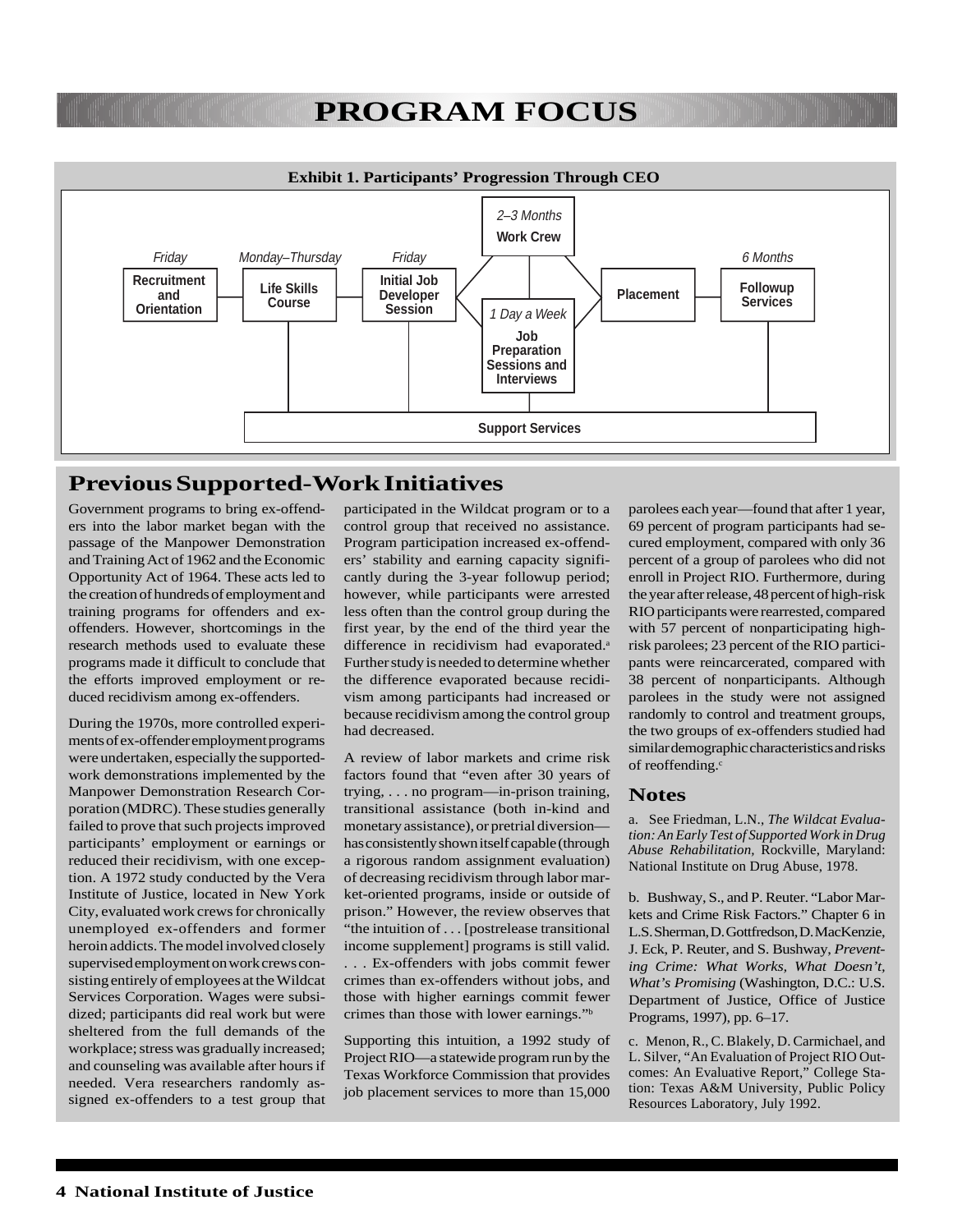Division also requires some parolees released from a 3-month residential substance abuse treatment program to participate. Finally, CEO accepts voluntary referrals from city probation officers and work release counselors. The program does not accept offenders who have been convicted of a violent crime or who are ineligible to work in the United States.

Program staff provide a 3-hour orientation at the Parole Division to each new group of boot camp and drug treatment graduates; probationers and work release inmates are trained at CEO's offices. Parolees are generally released on a Thursday, oriented on Friday, and begin life skills classes on Monday. The life skills classes run for 4 days (through Thursday). On Thursday afternoon students are oriented to the work crews. They meet their employment specialist on the Friday after the life skills class and start work the following Monday.

#### **Life Skills Course**

*I was afraid that my criminal history would prevent me from ever getting a job, but my life skills teacher trained us thoroughly about what to write on job applications and what to say to interviewers about our offenses.*—An employed program graduate

Participants spend the first of 4 days (Monday) at CEO attending an all-day job readiness class. Course work is based on a Columbia University curriculum designed especially for difficult-to-employ populations. According to Yolanda Johnson, one of the instructors, "The most important part of the course is the interview training, and the most important part of that

segment is how participants can talk with job interviewers about their criminal record in a manner that diverts the conversation to what they learned in boot camp and at CEO."

#### **Support Services**

*I got lots of help from CEO, not just help finding a job. The program gave me free clothing and the name of an agency that had still more clothing to give away. My life skills teacher helped me negotiate the foster care bureaucracy so I could get back custody of my children. I was even given a list of real estate agents and names of people with vacant apartments.*—An employed program graduate

On the last day of the life skills course (Thursday), the instructor discusses personal problems participants may have that could interfere with finding a job; participants fill out a form identifying these problems and discuss them in an exit interview. Life skills educators also help participants secure child care, housing, and clothing, as well as Medicaid documents, a driver's license, and any

other needed documents. Staff visit participants at their job sites within the first 90 days of employment, assessing employer and employee satisfaction.

#### **Transition: The Fifth Day**

*The first time I met my employment specialist, he was real up front about telling me he couldn't place me in a job right away without*

*a trial period on the work crews to make sure I was really ready for privatesector work.*—An employed program graduate

On the day following the end of the life skills course (Friday), participants meet with their employment specialist, who reviews their interests and goals, barriers to employment, and other personal information needed to develop an employment plan. This information is documented in an assessment tool approved by the New York City Department of Employment. Each participant's employment specialist then picks a day of the week when, instead of working on a crew, the participant will come to the office to pursue job leads the employment specialist has developed between meetings.

#### **Work Crews**

*The crew pays me only \$30 a day, but I left prison with just \$100, so I really need the money. Besides, it keeps me busy and not doing things that could get me locked up again. And I know*



*Work crew members wear proper safety gear while cleaning up roadside areas for the State Department of Transportation.*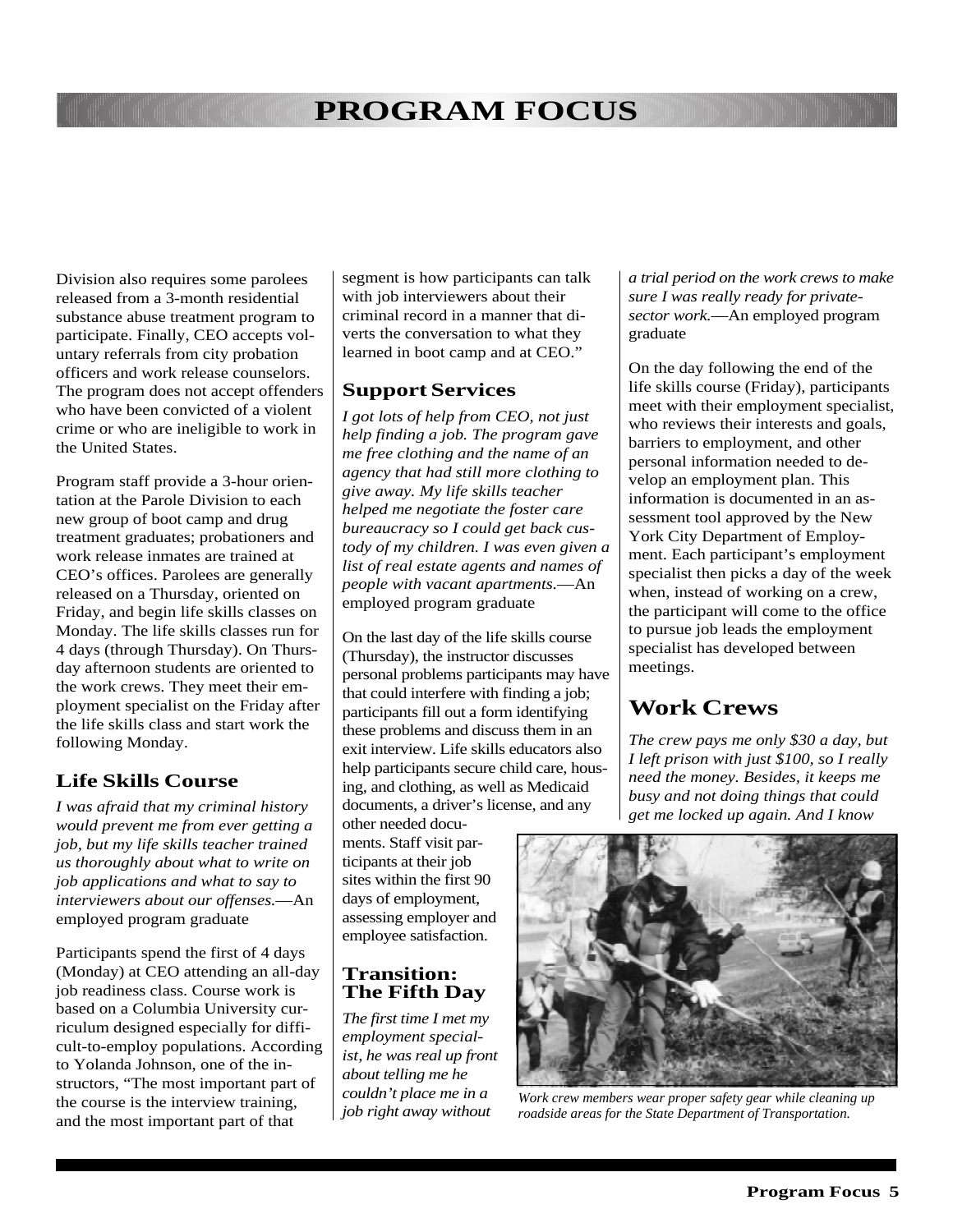#### *that CEO has helped crew members find jobs.*—A crew member

Work crews provide participants with short-term, low-skilled, minimumwage, day-labor employment. In mid-1996, 40 crews with a total of more than 200 participants were operating each day in more than 25 locations in all 5 city boroughs. Crews generally operate from 9 a.m. to 5 p.m. and from 4 p.m. to midnight, with an hour off for lunch or dinner. Work crews give participants the following benefits:

■ Immediate, much-needed cash and the self-esteem that comes from not having to ask family members for day-to-day living expenses.

■ Essential work habits for joining the workforce, such as getting to work on time, dressing appropriately, maintaining a positive attitude, accepting constructive criticism from a supervisor, and working 7 hours a day as a member of a team.

■ An accurate sense of the demands they can expect from employers.

The crews give the program the opportunity to screen out participants who have shown repeatedly that they are not motivated or disciplined enough to succeed in the private sector. The program terminates these participants. In addition, the work crews offer their customers an array of benefits, both tangible and intangible.

**Reliability and quality work.** Under CEO's close supervision, crews show up on time, work steadily, and do the job right. According to Kevin Curran, director of crew operations, "Agencies that initially resisted using the crews

grew to like them because they were well supervised and dependable."

**Flexibility and control.** From one day to the next, facility managers can shift crews to different locations or types of work, increase or decrease the number of crews, and discontinue them when a job has been completed.

**Easy access.** Agencies that have avoided needed maintenance work because of the contracting process (typically months long) can have a crew in place within a month—and often within a week.

**Cost-effectiveness.** Crews generally cost less than \$500 per five-person crew per day, including labor, onsite supervision, and overhead.

#### **Giving people a second chance.**

According to one facility manager, the crews have been a boon not only because they do good work and save money, but also because he gets personal satisfaction from giving exoffenders a second chance.

#### **Managing the Work Crews**

**Work and pay.** Crew members primarily perform low-skilled tasks (such as trash pickup and painting), rather than highly skilled work that would require extensive training. Because crew members are CEO employees, the program withholds taxes and other deductibles from their paychecks. In 1997, day-crew members earned nearly \$36 for a 7-hour day (\$5.15 per hour minimum-wage base pay); nightcrew members earned more than \$40 (\$5.79 per hour base pay). Crew members are paid at the end of each day to

provide immediate spending money, reinforce dependability, and promote their self-esteem. Because few crew members have bank accounts, CEO has arranged for several bank branches and check-cashing establishments to honor their checks.

**Supervision.** There are two levels of field supervision: (1) individual onsite crew supervisors and (2) senior field supervisors, who oversee four to six individual crew supervisors. While both levels of supervisors maintain work crew discipline, crew supervisors have the primary responsibility for training crew members.

**Training.** When a new work crew site is established, a senior field supervisor meets with the customer's facility manager to identify the time and place the crew should assemble, the nature of the crew's work, and the equipment and safety gear needed for the job. The senior field supervisor gives this information to the crew supervisors, who then orient crew members to the requirements of the job.

Orienting and training the crews is a never-ending task, as new members replace those who find jobs, drop out, or are terminated. As a result, crew supervisors often team new crew members with seasoned members who can show them the ropes. Crew supervisors also match uncooperative members with stable, experienced workers who can reinforce positive work habits.

**Maintaining discipline.** Every crew supervisor maintains line-of-sight supervision at all times in order to enforce the rules (see "CEO's Rules Foster Reliability"). Depending on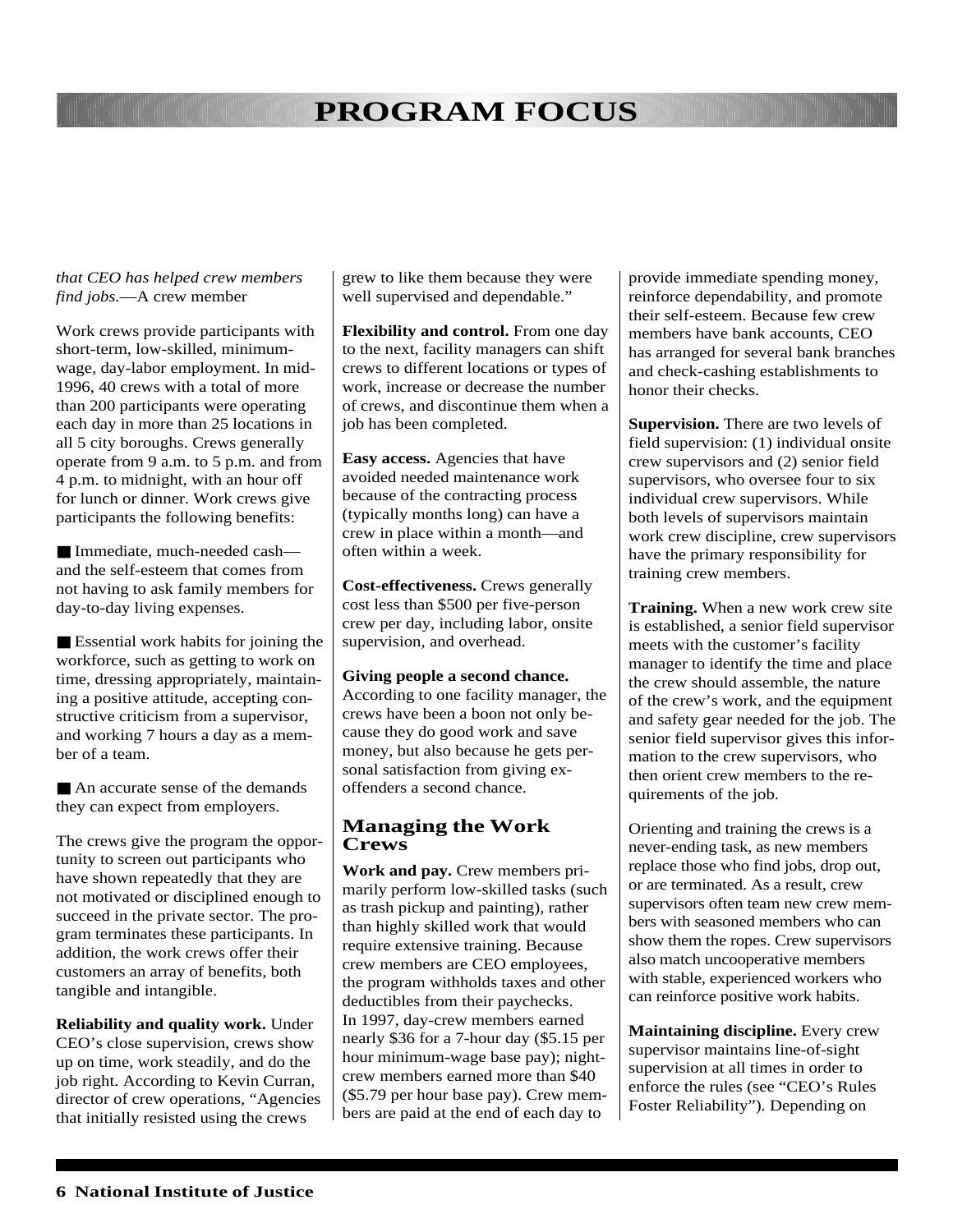how severe a violation is and how often it occurs, crew supervisors may warn members to stop their behavior, send them home with their pay docked, or fill out a report that will result in a disciplinary hearing and possible termination.

Although crew supervisors have pagers for contacting their senior field supervisors and facility representatives, for the most part they work independently. A daily visit by a senior field supervisor exerts a stabilizing influence, reassuring crew supervisors, crew members, and facility managers alike that an observant organization is holding everything together.

Senior field supervisors also help crew supervisors solve onsite problems. For example, Robert Gordon was paged by a crew supervisor when a member of a highway cleaning crew found the parts to a rifle and insisted on taking them to the local police precinct station for a gun buyback cash reward. Gordon drove to the site and convinced the exoffender that he did not want to have his fingerprints all over the weapon or to be seen carrying it down the street. In addition to troubleshooting, senior supervisors help prevent burnout among crew supervisors, who must fight the same battles repeatedly as new crew members echo the complaints of their predecessors (such as, "Why do I have to work so hard for only \$5.15 an hour?"). Finally, senior field supervisors help ensure that crew supervisors enforce the rules evenhandedly so that crew members who move from one crew to another experience the same discipline.

#### **CEO's Rules Foster Reliability**

Although most CEO participants come directly from the State's 6-month shock incarceration program and are, therefore, more self-disciplined than most other ex-offenders, many still have problems managing their time, controlling their anger, and participating on teams. As a result, in order to prepare them for a successful transition to the community and the job market, CEO requires strict adherence to the program's requirements and work schedule.

The rules are intended to instill the accountability that will make participants desirable job applicants and successful employees—CEO staff report that reliability is the single most important characteristic companies look for in their employees. The rules also give CEO staff clear guidelines for responding to participants' attempts to avoid responsibility, such as claiming they were late because they missed the bus or the subway broke down.

■ **Punctuality.** Participants are given two additional opportunities to complete the life skills classes in the event that they are late or miss class. They must take the entire 4-day course over again. Paychecks are docked for workers who are not punctual in reporting to their worksites.

■ **Dress code.** Participants are required to wear outfits appropriate for job interviews

#### **Typical Work Crew Assignments**

**Buildings.** Crews provide custodial services in court buildings, stripping and waxing floors in corridors and public areas, cleaning bathrooms, emptying trash containers, dusting office furniture, and washing walls. Crews prepare walls and trim surfaces for painting, then paint dormitories, classrooms, group homes, and administrative offices. Crews reconfigure staff offices, demolishing old walls and installing new drywall partitions.

**Highways.** Crews clean up roadsides along piers and State arterial roads, as well as along highways and access

when meeting with employment specialists. Ostentatious jewelry is discouraged, and Walkmans™ and cellular phones are not allowed on CEO's premises.

■ **Work crew rules.** Crew supervisors complete a form at the end of each day, rating (from 1 to 4) each individual's time on the job, punctuality, motivation, cooperation, and productivity. Crew members are discouraged from interacting with the public and are required to conduct themselves in a businesslike manner at all times.

■ **Disciplinary procedures.** Participants who commit major violations (e.g., stealing or threatening or assaulting staff or each other) or who turn down an appropriate job offer are terminated. For less serious violations (e.g., tardiness, absence, or reporting for the work crew without appropriate gear), participants receive a verbal reprimand the first time, sign a copy of the rules the second time, and attend a disciplinary meeting the third time, which may result in termination. This three-step procedure attempts to uncover the reasons for the behavior in order to solve the problem. According to the supervisor of the employment specialists, "If it's a problem that can be fixed, we try to keep the participant in the program."

roads that lead to John F. Kennedy International Airport.

**Parks.** A crew routinely maintains nature trails and recreational areas, cutting back overgrowth and picking up debris. In warmer months, crew members remove graffiti from outdoor park fixtures, signs, and buildings.

**Other exterior work.** Crews have assembled concrete block partitions and assisted with concrete flatwork for sidewalks, ramps, and curb cuts for handicapped access, including setting up forms, installing expansion joints, and pouring concrete. Crews also perform general groundskeeping, including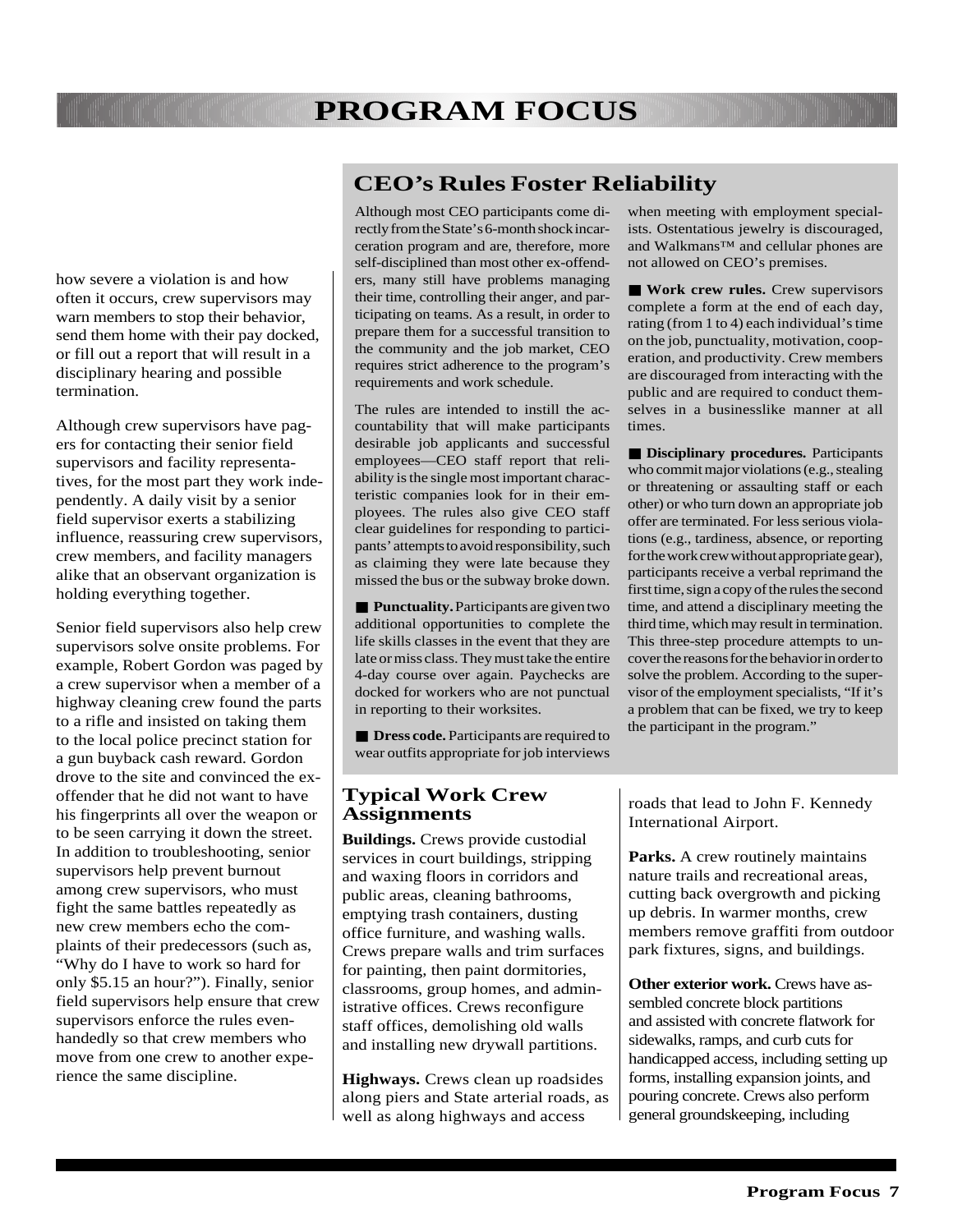cutting lawns, maintaining wrought iron fences, and beautifying entrances.

#### **Challenges**

Because looking after the work crews involves constant attention and management, staff constantly try to anticipate and solve problems. Mindy Tarlow, CEO's executive director, says the crews are the hardest component of CEO to manage effectively.

**Startup difficulties**. Facility managers have to be patient in expecting

good results. According to Arturo Santiago, the former first assistant commissioner of the Department of Citywide Administrative Services, who hired crews to maintain several court buildings, "You have to give the crews a chance. They can't turn a building around in a day. Floors that haven't been worked on for years can't look good overnight." Santiago reports that he was prepared to wait 2 or 3 months to see whether the crews could do the job. (See "Satisfied Work Crew Customers.")

#### **Difficulties with crew members.**

Crew members gripe most about the pay, and some express dislike for the menial nature of the work. Few participants quit, however, because boot camp has prepared most of them for physically strenuous chores. Women crew members—who represent about 9 percent of CEO participants—often have an added incentive to stick with the program: If they are mothers, they need a job to demonstrate that they are stable enough to win back custody of their children from foster care.

#### **Satisfied Work Crew Customers**

In response to concerns over unsatisfactory maintenance and building conditions in court facilities, the Department of Citywide Administrative Services turned to CEO crews as an experiment, with positive results. The 1996 annual survey of court conditions by the independent Fund for Modern Court Reform found substantially improved conditions, shown below. Furthermore, the courts maintained by CEO generally received higher ratings than did courts maintained by other contractors.

#### **Court Facilities Inspections**

| 1995 Ratings<br>(Before CEO) | 1996 Ratings<br>(With CEO) | <b>Court Address</b>                |
|------------------------------|----------------------------|-------------------------------------|
| Poor                         | Excellent                  | 18 Richmond Terrace, Staten Island  |
| Good                         | Excellent                  | 67 Targee Street, Staten Island     |
| Good                         | Excellent                  | 100 Richmond Terrace, Staten Island |
| Good                         | Excellent                  | 927 Castleton Ave., Staten Island   |
| Fair                         | Excellent                  | 89–14 Parsons Blvd., Queens         |
| Good                         | Good                       | 125–01 Queens Blvd., Queens         |
| Fair                         | Excellent                  | 283 Adams Street, Brooklyn          |
| Poor                         | Good                       | 141 Livingston Street, Brooklyn     |
| Good                         | Good                       | 360 Adams Street, Brooklyn          |
| Good                         | Good                       | 120 Schermerhorn St., Brooklyn      |
| Good                         | Excellent                  | 900 Sheridan Avenue, Bronx          |
| Good                         | Good                       | 215 East 161st Street, Bronx        |
| Good                         | Excellent                  | 60 Lafayette Street, Manhattan      |
| Poor                         | Good                       | 60 Centre Street, Manhattan         |
| Poor                         | Good                       | 111 Centre Street, Manhattan        |
| Good                         | Average                    | 100 Centre Street, Manhattan        |

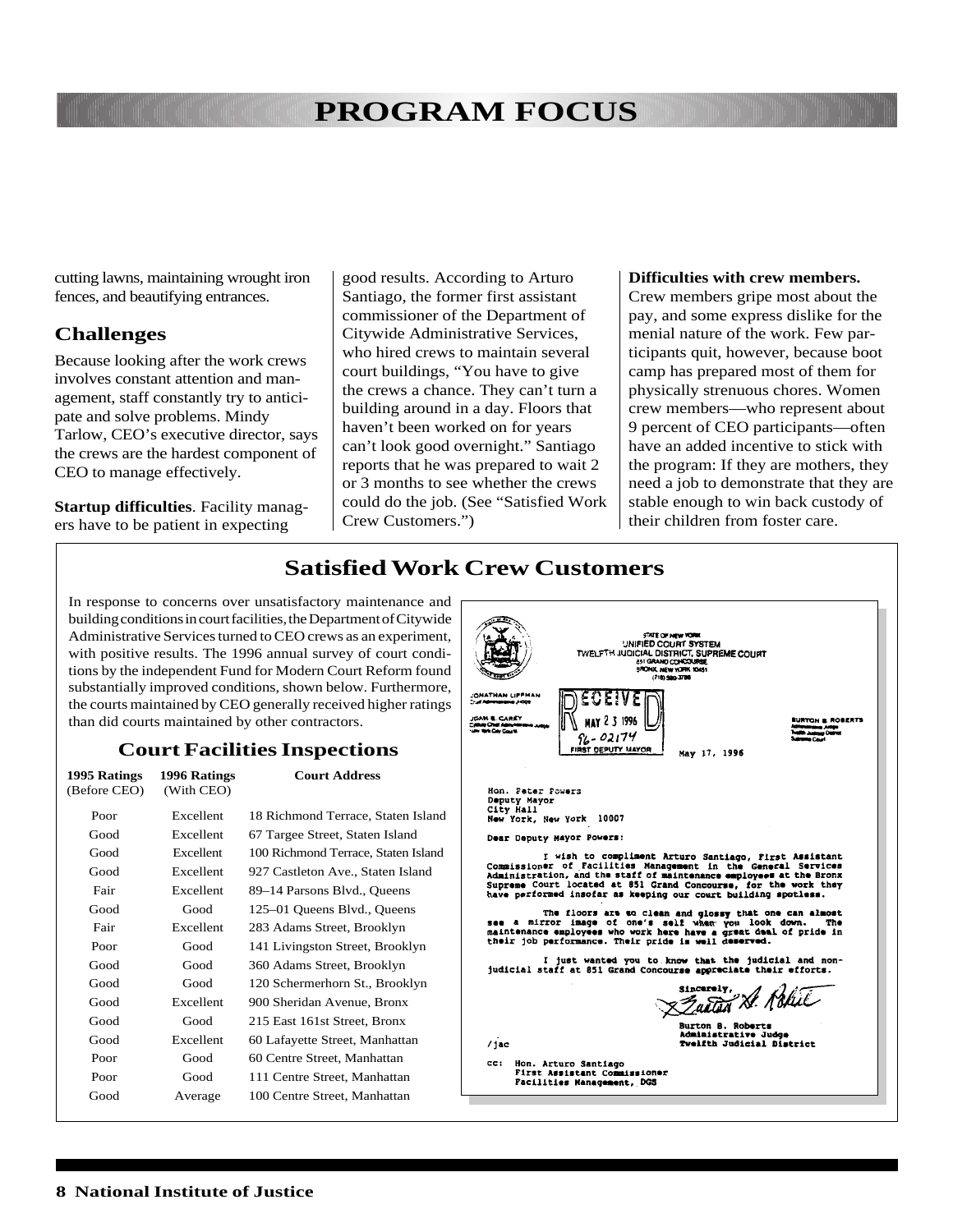**Problems with facilities.** Conflicts between productivity and safety sometimes occur at worksites. For example, having different members of a crew painting simultaneously in several classrooms at Brooklyn College had to be abandoned because line-of-sight supervision was compromised. When college administrators expressed concern about ex-offenders' proximity to students, CEO first changed the crews' lunch hours to prevent their coinciding with the students' eating times, then arranged to have the crews do the painting from 4 p.m. to midnight. Another problem is that crew members are often the first to be blamed when something is stolen or missing from a facility. Crew supervisors remind facility personnel that crew members are closely supervised, making it difficult for them to engage in illegal activity on the job.

**Maintaining crew size.** Program staff struggle constantly to ensure that crews are not shortstaffed—15 to 20 percent of members fail to show up each day, while others find jobs or are disciplined or terminated. When Arturo Santiago found that some crews cleaning his courts were understaffed, he developed his own crew member sign-in sheets; crew supervisors fax these to him each morning and, if a crew is short, Santiago telephones Mindy Tarlow to fill the gaps.

**Fielding new crews**. The program can respond expeditiously to a new request for a crew if an existing crew is finishing a project and can be transferred to the new site. If an existing crew is not available, CEO must find another crew supervisor and expand its labor pool to form a crew from scratch. For example,



*Work crew members paint a corridor at a local university.*

when CEO was confronted with an unusually large number of requests for crews during the summer of 1996, Mindy Tarlow asked the Parole Division for 50 additional ex-offenders; CEO could not provide job placement services for these individuals, but it could offer them work crew employment. Kevin Curran, who supervises crew operations, maintains a core of 10 reliable supervisors who want overtime and who can fill in for other supervisors who get sick or go on vacation. Furthermore, Curran says, "Even when facing a month's delay, customers have never said they cannot wait that long, because a month is a blink of an eye compared to the half-year contracting process the facility would otherwise have to endure."

**Union concerns.** Opposition to the crews from organized labor has not been a serious problem. When concerns have been raised, facility managers have solved the problem either by informing union representatives that the crew is supplementing the union

work by doing the less desirable lowskilled preparation labor or by moving CEO's crews to a different location until the union job is done.

#### **Job Development and Placement**

*My employment specialist had a job interview lined up for me almost every time I came in on my off day. And he would remind me again and again about how to act and what to say. On about my fifth interview I was hired, and I've been there ever since.*—An employed CEO graduate

Until they have landed a full-time job, crew members return one day a week to the CEO office dressed for job interviews their employment specialists may have scheduled. If no interviews have been set up, the specialist may try to schedule one during the meeting or spend the time working with the participant on job readiness skills.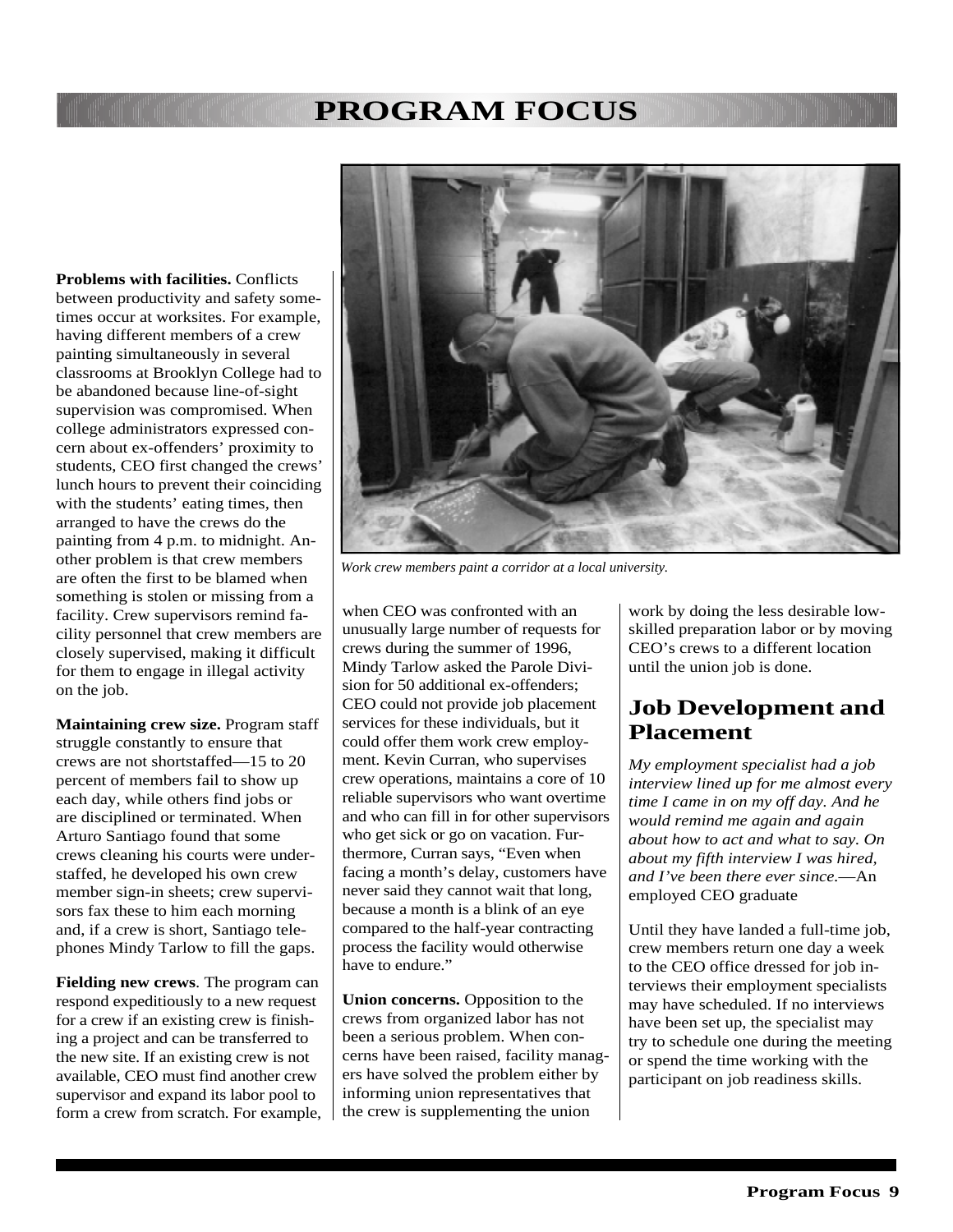#### **Selling the Program to Employers**

Program staff and company executives who have hired CEO participants agree that CEO's most successful marketing strategy consists of three interrelated selling points:

■ CEO acts as a human resources department, screening applicants for its customers: Employers know nothing about someone who comes in off the street, but with CEO they know each applicant's background.

■ CEO provides employees who are almost always reliable: They will show up on time every day, ready to work.

■ An entire organization is behind every employee: CEO is just a phone call away. If employers have a problem, CEO will solve it. CEO monitors every employee's performance for 6 months with site visits and phone calls. Employers are also reassured to learn that most participants are also under supervision by a parole officer.

Also, the program's services are free. According to Tani Mills, who runs CEO's vocational development activities, "No-cost human resource services *do* matter to many employers. So our employment specialists may start out by telling employers how much money they'll save by not having to place an ad in the paper or pay an employment agency." The program also offers employers other incentives.

**On-the-job training and Adult Work Experience credits.** Through the New York City Department of Employment,

the program can offer wage reimbursement to employers under the Department of Labor's Job Training Partnership Act (JTPA). The on-the-job training component offers to reimburse for-profit companies half of a participant's wages for up to 8 weeks if the company qualifies under JTPA regulations, is willing to train a person, and considers the person a fulltime employee with the same benefit plan its regular employees receive. The Adult Work Experience component allows CEO to reimburse nonprofit companies 100 percent of the minimum wage for providing 12 weeks of training.

**Work Opportunities Tax Credit.** For many years, this program was able to arrange tax credits for employers under the Targeted Job Tax Credit Act. This program was replaced in 1996 by the Revenue Reconciliation Act, which offers special consideration to employers if their operation and the prospective employee's residence are in a designated Empowerment Zone. The employer is eligible for a Work Opportunities Tax Credit equal to 35 percent of the first \$6,000 of wages (\$2,100) if the employee has worked at least 180 days. In addition, the program provides employers information and brochures outlining the benefits available under the act for businesses in Empowerment Zones.3

**Human resources services**. Although CEO has placed some participants with big corporations, according to Tani Mills, "We have found a niche with small and medium-sized companies: Large companies have their own human resource departments, so they don't need CEO so much. Also, it takes more time to develop a relationship with big companies than with

smaller ones. Besides, many participants can't handle the anonymity of a big company." A senior employment specialist adds that "big companies tend to have higher standards for applicants, a longer hiring process, and greater reluctance to hire ex-offenders than smaller companies."

For example, one shop owner with 35 employees reports, "I said I would never hire a convict. Then a CEO representative called me because one of my customers had hired a CEO participant and told the program about me. The CEO person told me that they screen these people, offer money for me to train them, and CEO and the parole board both monitor them. If there's a problem, they'll find it out and either solve it or get the person out. I don't have a human resources department to screen people, and with a newspaper ad you never know what kind of person you're getting. So I interviewed a few [participants], hired one, and it worked out fine."

In addition to filling a role as an employment agency, CEO offers Employee Assistance Program (EAP) services to *any* employee of a company that hires at least one CEO participant. When Edward Parrott, a senior employment specialist, called a company as part of routine postplacement followup, the owner asked about how to deal with a non-CEO employee who appeared to have a drug problem. At Parrott's suggestion, the owner told the employee to telephone Parrott or face termination. Parrott then arranged for the employee to enter a rehabilitation program, assuring him that his employer would hire him back if he successfully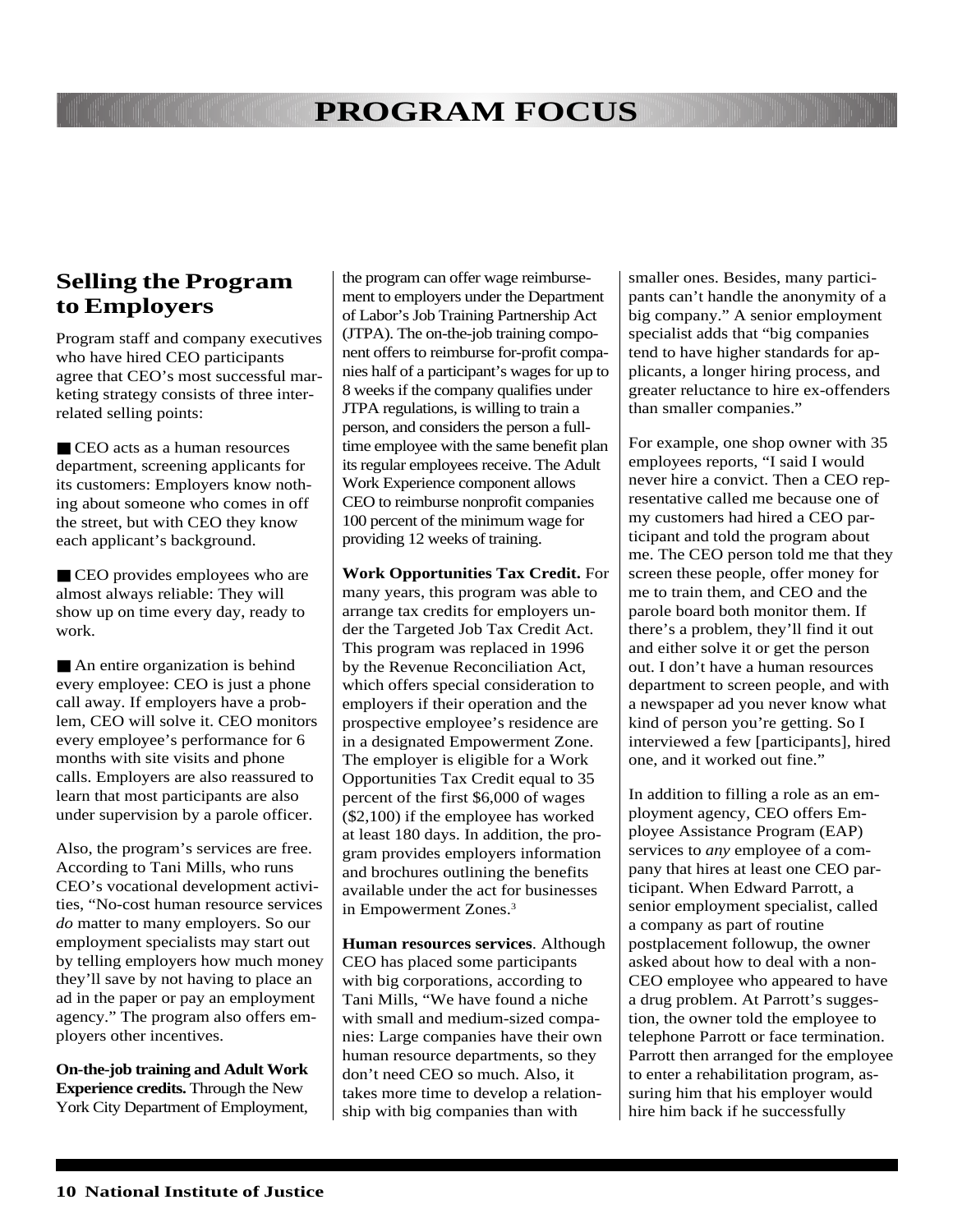#### **Exhibit 2. CEO Staff Organization**



completed treatment—which is exactly what happened.

#### **Followup**

*When I got a job, everyone at CEO said to call if I ever needed anything. I still call after 3 years.*—An employed program graduate

After placing a participant, the employment specialist telephones the employer to confirm the placement, express CEO's pleasure to be working with the company, and reaffirm the offer of ongoing assistance. An employment specialist supervisor also calls to make sure employers know that the participants are ex-offenders, thank them, ask if they need any more workers, and tell them to contact her if they have a problem and cannot reach the employment specialist.

The program continues to monitor the employee's performance for 6 months, including telephoning the employer, visiting the work site, and counseling the employee. The program's computerized case-tracking system produces monthly reports that indicate when followup contacts are due in order to verify that participants are still employed, ascertain their progress, and offer any needed assistance. One company executive reported, "The employment specialist really monitors these guys. He calls the employees, and he calls me to see how things are working out. That's very important to me. With an employment agency, they place someone and they're out of it. Six months go by and CEO is still checking up on these guys." The program offers job development and support services indefinitely, including help with finding new jobs for former participants who lose their jobs due to layoffs or other factors beyond their control.

#### **CEO Staffing**

While any program is only as good as its personnel, staff quality is particularly important at CEO because of the complexity of marketing and operating the work crews and the need to meet job development goals established by funding agencies. As the organization chart (exhibit 2) shows, in 1996 CEO employees included 36 crew supervisors and 6 senior field supervisors; 10 employment specialists and 2 supervisors; 4 life skills educators, who also provided support services; and executive and administrative staff.

Certain features of CEO's staffing arrangements are noteworthy.

■ The program is especially receptive to hiring former participants, who can be open about their background and often have a strong desire to help other ex-offenders. However, program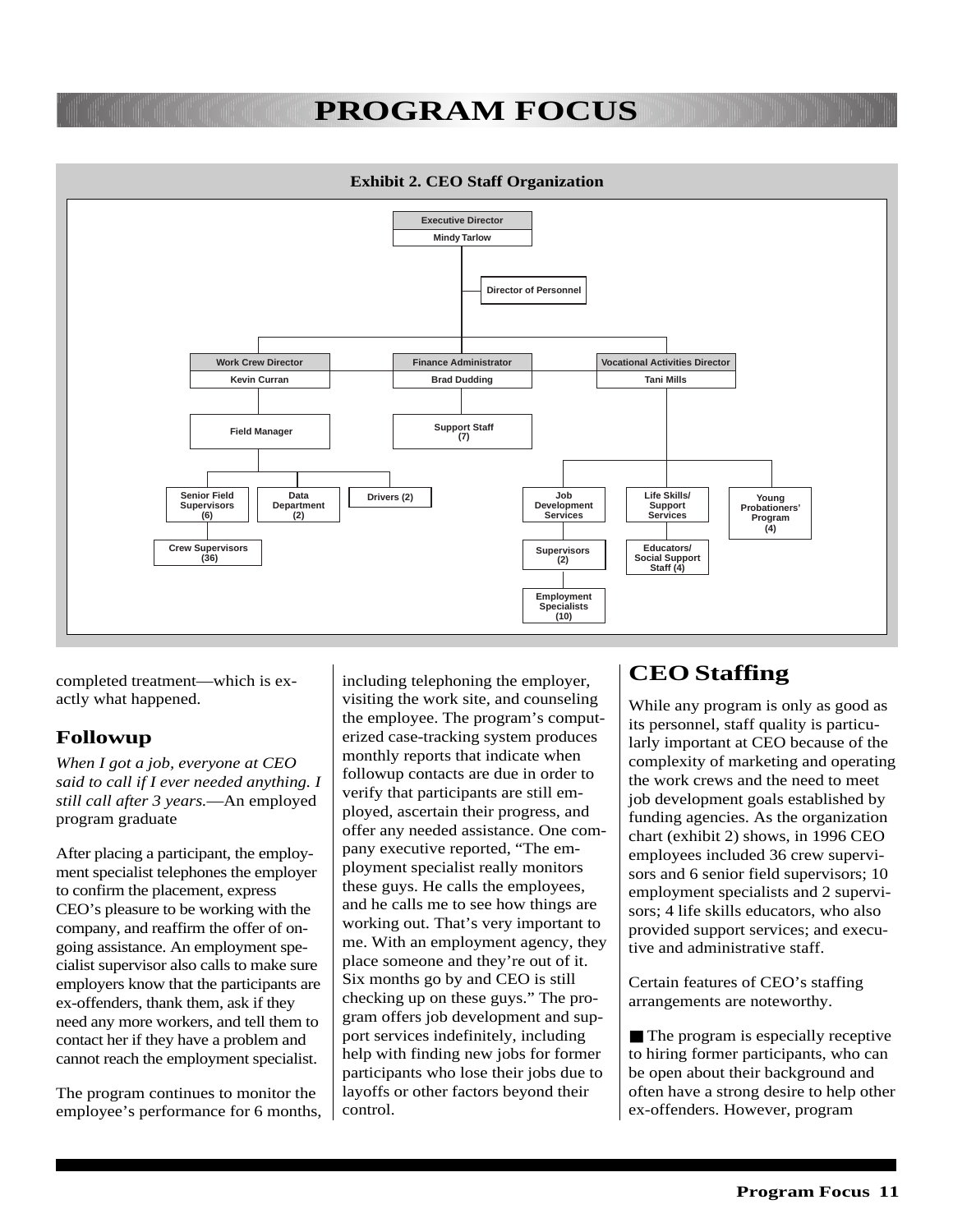### **Employment Specialists Are Expected to Meet Performance Quotas**

Every week, each employment specialist is expected to make at least 100 cold calls to potential employers, develop 5 to 10 job openings, and make 18 referrals for interviews. These efforts should result in eight placements per month. Employment specialists submit a weekly activity report to CEO's director of vocational development and to the supervising employment specialists. The report includes a record of job orders by company name, position, wage, and date. If an employment specialist is not meeting the quotas, the supervising specialist or the vocational development director works with the person to identify and solve the problem; for example, the employment specialist may need help balancing time spent counseling participants with time spent calling potential employers.

Quotas were instituted in the early 1990s when CEO's Job Training Partnership Act (JTPA) funding changed from discretionary funding to performance-based contracting. Funds under JTPA were provided to CEO up front, but, if the program did not meet specified contract milestones, a portion of the money had to be returned. As a result, quotas to ensure productivity became critical to CEO's survival. Although the funding has reverted to discretionary funding, the quotas have been kept in place for management purposes. According to one senior employment specialist, "The quotas are very effective as self-evaluation tools and for pinpointing problem areas."

participants must first work 6 to 12 months in the private sector to demonstrate their reliability and to build a work history outside CEO.

■ To minimize turnover among experienced crew supervisors, CEO rewards longevity among these staff members with extra pay.

■ Employment specialists must meet work quotas designed to stimulate productivity (see "Employment Specialists Are Expected to Meet Performance Quotas").

#### **CEO Finances**

Program revenues in Fiscal Year (FY) 1996 totaled \$7.4 million and came from several sources. Work crews generate approximately 60 percent of CEO's total funding. This income supports a significant part of CEO's work crew operation. Funding for vocational development services (such as life skills training, support services, job counseling, and the youth program) comes from several sources, including the following:

■ State Division of Parole.

■ State Department of Correctional Services.

■ City Department of Probation for adult and youth programs.

■ City Department of Employment JTPA funding for the on-the-job training and Adult Work Experience placements.

With the exception of the City Department of Housing Preservation and Development, which contracts for work crews directly with CEO, agencies pay the Parole Division for the program's work crew services, and the Parole Division reimburses CEO. Under this arrangement, CEO is the Parole Division's managing agent for the crews, and CEO avoids becoming a bill collector.

The Parole Division contracts separately with CEO for job development services. The contract requires the program to enroll 1,150 ex-offenders. The program contracts with the City Department of Employment—the local distributor of Federal job training funds—to reimburse companies that provide on-the-job training and Adult Work Experience placements to program participants.

The program's income in FY 1996 included \$1.8 million from Government agencies for vocational development (life skills classes and job placement services) and \$5.6 million from customers who hired work crews. In 1996, CEO covered all but \$416,000 of its work crew expenses with revenue from work crew customers. CEO expects the work crews to become completely self-supporting. As a result, when calculating CEO's cost to taxpayers, it is necessary to add only the unreimbursed cost of the work crews (\$416,000) to the cost of vocational development activities (\$1.9 million) for a total cost of \$2,316,800. Based on the historical average of 766 placements, the cost per placement to the taxpayer is \$3,025.

More than one-quarter of CEO's FY 1996 expenses (\$7.4 million) were allocated to participants' wages and expenses (such as subway tokens and workboots). Support services—including vehicles, classroom space, and staff salaries for job counseling and training—accounted for about 60 percent of program costs. The balance of the expenses (less than 13 percent) was incurred by program administration, legal counsel, and bookkeeping functions.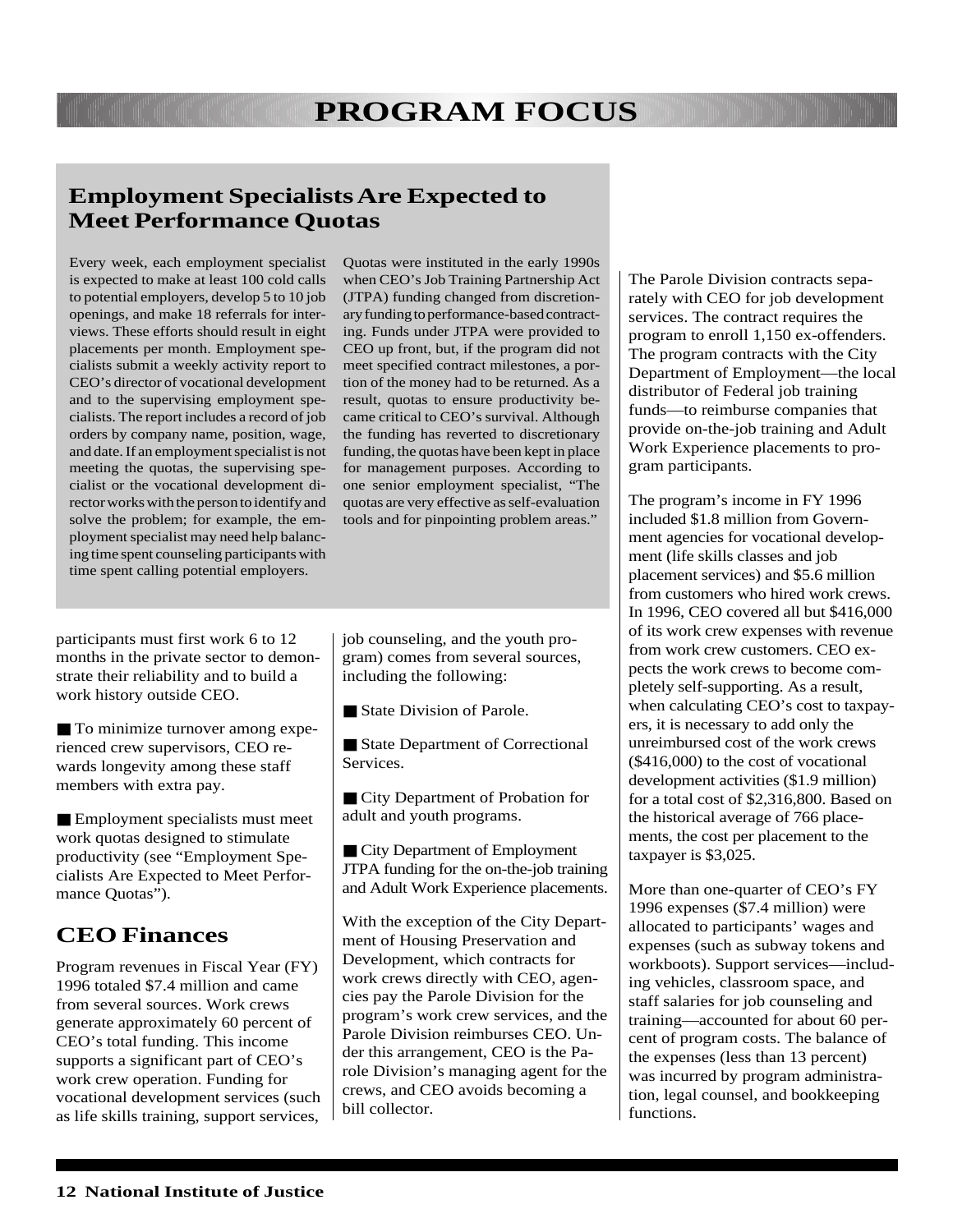#### **Promising Signs of Success**

*"That's the good thing about coming* **here***. They really help you."*—A participant talking to a newcomer in the CEO waiting room

The primary goal of CEO is to reintegrate ex-offenders into the community by helping them find employment in unsubsidized, permanent jobs that pay more than minimum wage and offer growth potential and benefits. Between 1992 and 1996, the program placed an average of 766 participants in permanent jobs each year, for an average annual placement rate of approximately 70 percent. The remaining 30 percent dropped out of the program at different stages:

■ Five percent of all program participants failed to show up for the first day of program activities.

■ Fifteen percent dropped out of life skills classes.

■ Five percent never showed up for the first day of crew work.

■ Five percent were terminated for failing to follow work crew rules.

According to executive director Mindy Tarlow, the first 30 days are the critical time for sticking with the program; after participants are working with an employment specialist, they tend to remain with the program until they find a job.

At a time when the minimum wage was \$4.25 an hour, the average hourly wage for CEO participants who were placed between 1992 and 1996 ranged from \$4.25 to \$20. In 1996, their



*A CEO participant [left] receives last-minute advice from his employment specialist before going to an interview.*

average wage was nearly 50 percent higher than the minimum wage, representing almost \$4,000 in earned income above the minimum wage over the course of the year. Nearly two-thirds of the jobs provided full benefits.

In 1996, approximately 75 percent of placed participants were still on the

same job after 1 month, 60 percent were still employed after 3 months, and 38 percent after 6 months. Many remain much longer. For example, among 12 participants one local business had hired over a 3-year period, "more worked out than didn't," according to the owner. "One stayed  $2\frac{1}{2}$ years, two for  $1\frac{1}{2}$  years, a couple for 1 year." The most common reason for becoming unemployed is

drug relapse, despite CEO's availability to refer any employed former participant to treatment.

The success of CEO's work crews has inspired the agency to adapt their principles to a program encouraging young offenders to stay in school (see "Young Probationers' Program").

#### **Young Probationers' Program**

Until 1995, the City Department of Employment funded CEO to run a school-towork program for young adults. When funding was terminated, CEO refinanced the program through the Department of Probation. The program helps probationers between the ages of  $15\frac{1}{2}$  and 18 resolve academic and personal difficulties that interfere with staying in school.

The young probationers' program offers a 7-week life skills course, individual counseling (provided by CEO staff) and tutoring (provided by volunteers), advocates in the schools for students in disciplinary difficulties, assistance to parents through home visits or lunchtime meetings, and part-time paid summer internships. To motivate

school attendance, after the probationers complete the life skills course, employment specialists help students find parttime jobs after school or on weekends; they are allowed to keep these jobs only if they remain in school. According to Alba Rivera, director of the youth program, "These youngsters need a place where they feel accepted and are cared about—like a second home—and where someone is always available to them."

Fifty students were enrolled in the youth program as of mid-1996. School attendance had risen from 49 percent to 81 percent for most of the 27 students who remained active in the program.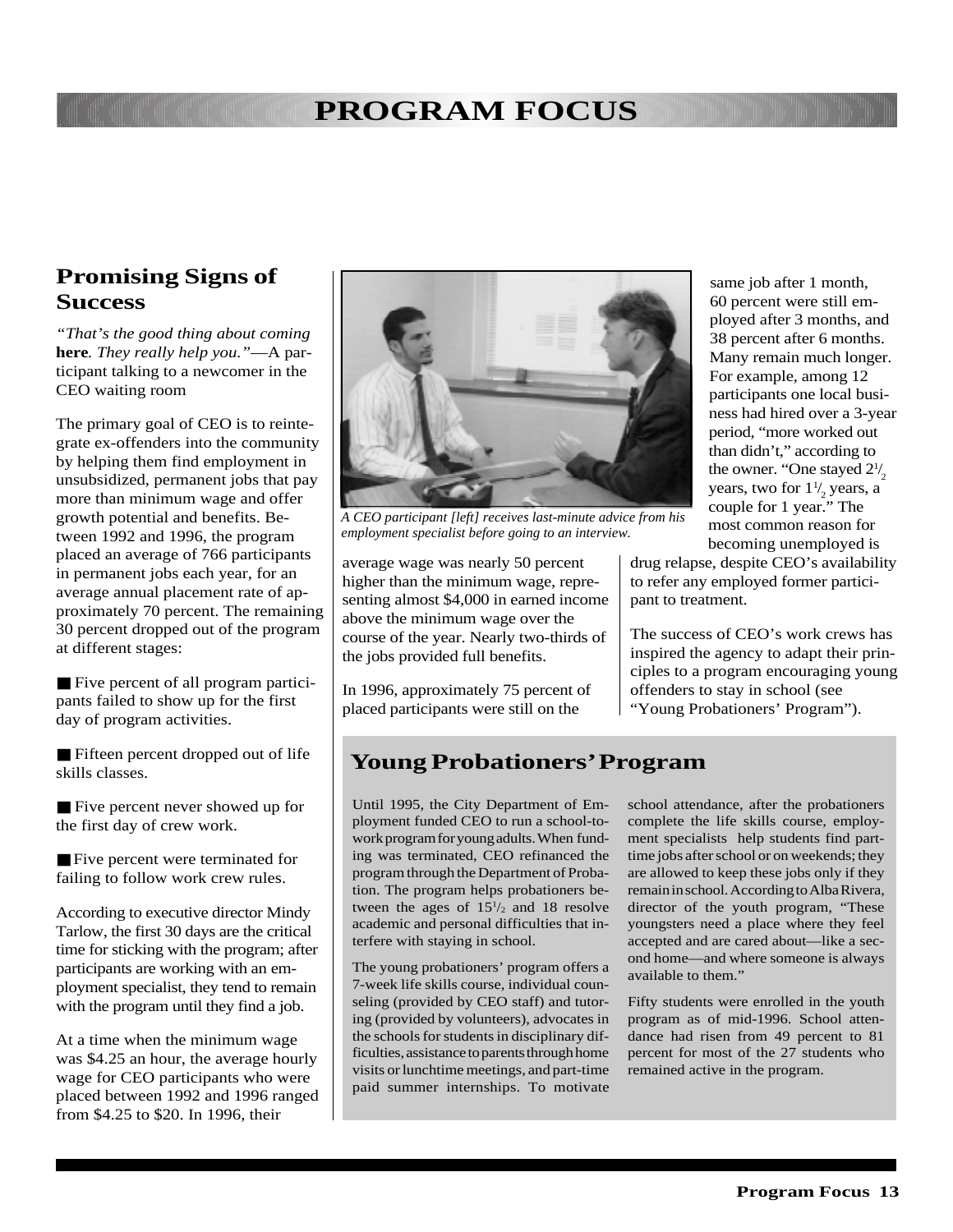#### **Keys to Program Success**

According to Christopher Stone, the executive director of the Vera Institute of Justice who supervised CEO's spinoff as an independent organization (see "CEO's Origins"), "Any postprison agency responsible for reducing recidivism can set up work crews in conjunction with vocational development services." However, there are several keys to the success of a program like CEO:

■ A local criminal justice system agency—preferably a division of parole or probation—must become a program partner to ensure an adequate supply of

#### **CEO's Origins**

In 1978, the Vera Institute of Justice, a nonprofit organization in New York City, established what later became the Center for Employment Opportunities (CEO). One of Vera's primary missions is to initiate innovative criminal justice demonstration projects. It disbands those projects that do not prove effective and seeks to spin off successful programs so that they continue as independent organizations. When CEO became independent in 1996, it retained most of its original structure and staff.

The Vera Institute established the program because many newly released offenders were being rearrested, usually for petty property offenses. At the same time, it appeared that offenders who were able to stay straight were finding day-labor jobs in their own neighborhoods. As a result, Vera decided to develop work crews that could offer day-labor employment in neighborhoods where offenders were living.

Initially, ex-offenders participated voluntarily in the crews after referral by proba-

tion or parole officers. The crews were not expected to lead to permanent employment. As it became clear that work crew members wanted better jobs and that social problems—such as lack of health insurance and housing—made it difficult for many of them to find and keep good jobs, Vera added vocational development services. These two components—work crews and vocational services—developed and operated in tandem, but the crews which were not expected to lead to permanent employment remained the program's primary focus.

Over time, the program's goal evolved into helping ex-offenders obtain permanent, unsubsidized, higher paying employment. The work crews were seen as indispensable to achieving this objective. The nature of the ex-offenders' participation also changed: When the State Parole Division began referring primarily boot camp graduates, participating in CEO became a mandatory condition of release.

work for all their referrals extremely attractive, especially when alternative job programs cannot promise quick employment; fail to provide the structure, discipline, and followup that help offenders secure above-minimum-wage work; and may require participants to apply for welfare.

■ Times of fiscal crisis can work to the advantage of a program like CEO, because governments may be more willing to take cost-cutting measures—such as releasing inmates early with assurances of appropriate supervision.

■ Engaging participants in day labor is essential to keeping them motivated and out of trouble. Income from the work crews also supports day-labor operations. However, being able to establish work crews may depend on the political will of government partners and local community representatives (see "How CEO Finds Work Crew Customers").

■ Hiring competent operations staff, such as crew supervisors and senior field supervisors, is critical. Local



*arranged for him.*

participants. These agencies are likely to find the guarantee of immediate, paid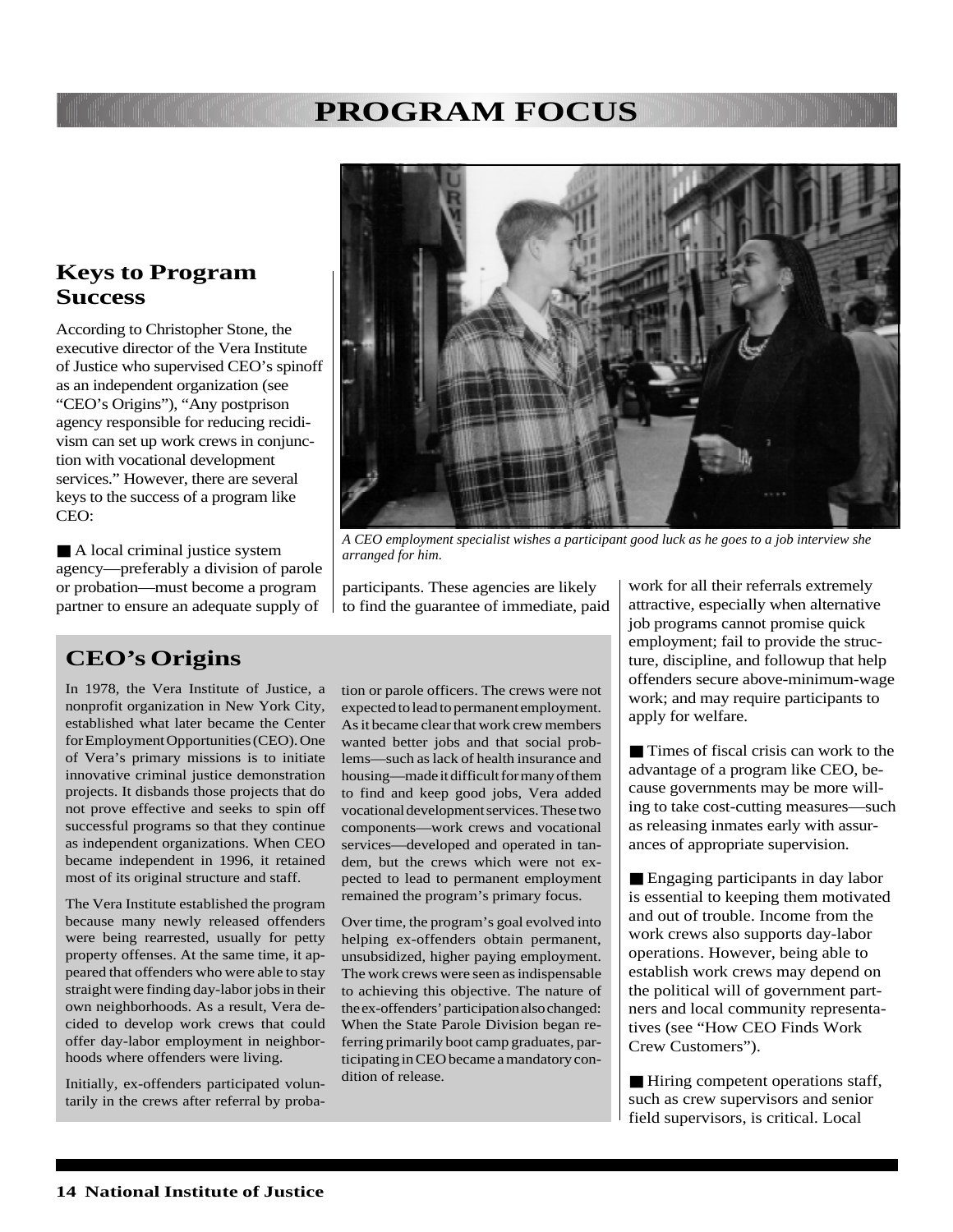#### **How CEO Finds Work Crew Customers**

**Competitive bids.** The program has secured some customers through a competitive bidding process. In 1981, the City Department of Housing Preservation and Development (HPD) issued a request for proposals to rehabilitate low-income housing seized in tax foreclosures. CEO was one of the successful bidders, becoming HPD's principal contractor for crew operations. In 1995, CEO responded to another HPD request for proposals seeking supported-work contractors. As one of three successful bidders, CEO won a 3-year contract to provide four work crews.

**State Government support.** When New York State established its shock incarcera-

market demand for individuals with the proper blend of skills and personality can hamper a program's ability to recruit and retain them. The program must also hire detail-oriented administrative staff (see "CEO's Communications Hub: The Data Department"). According to Mindy Tarlow, "Organizations tend to rely on only one or two compulsive people for this work, but that's not a good idea when you're deploying work crews and tracking hundreds of participants—things can fall apart quickly when these staff get sick, go on vacation, become overworked, or begin to resent other administrative staff who are not so conscientious."

■ The program must incorporate and enforce structure and discipline. The program should enroll ex-offenders who have already developed some self-discipline, building on this habit until the participants respond to incentives for staying straight: immediate daily income, the prospect of a permation program in the late 1980s to relieve prison crowding and reduce the need for new prison construction, it needed a way to provide released "shockers" with immediate employment, because holding a job was a requirement for release. The Parole Division expected to use CEO's work crews for this purpose because the program could guarantee paying jobs for participants right away. However, when CEO lost its major contract with HPD, the number of crews needed fell sharply (from nearly 50 to 5), leaving the Parole Division in the lurch. As a result, the director of the Parole Division and the Governor's representatives met with the heads of other State agencies to seek support for CEO's work crews. It took 4 years for CEO to build back up to more than 40 crews.

**Good performance.** Creating satisfied customers is another way CEO has gained (and kept) contracts. A good track record can be used to secure additional work, and customers who initially agree to experiment with crews renew or expand their contracts. Crews often come to be considered a permanent supplement to a customer's maintenance operation.

nent job, and the rewards of full-time employment with fringe benefits. According to Christopher Stone, "Any regime in the department of corrections with a disciplined system can be an appropriate source of participants, including therapeutic community graduates and work release inmates two populations CEO has successfully placed."

Tarlow recommends that new programs begin by establishing an administrative structure, putting a referral mechanism and an orientation process in place, and soliciting work crew funding—all before establishing job development and preemployment training services. "Getting permanent jobs is the program's goal," she notes, "but the work crew component is essential to getting there, and it is the most difficult component to get going and keep afloat." A new program should begin small in order to learn how to handle the daily work crew payroll. "A daily payroll for 10 crew

members is not a problem, but paying 200 participants at numerous locations 250 days a year takes planning and development." Tarlow concludes, "It is absolutely critical to have a sound financial administrative structure and a strong financial officer."

To help ensure a consistent level of crew employment, CEO now tries to negotiate a verbal 2-year commitment from every crew employer. CEO also tries not to have too many crews working for only one customer and not to rely on one source of participants; diversification is the key to minimizing peaks and valleys, both in work demand and in available labor to meet the demand.

■ Finally, all such programs need to incorporate an evaluation plan that tracks how long participants remain employed and whether they are less likely to commit new offenses than exoffenders who do not participate in the program. These outcome data can be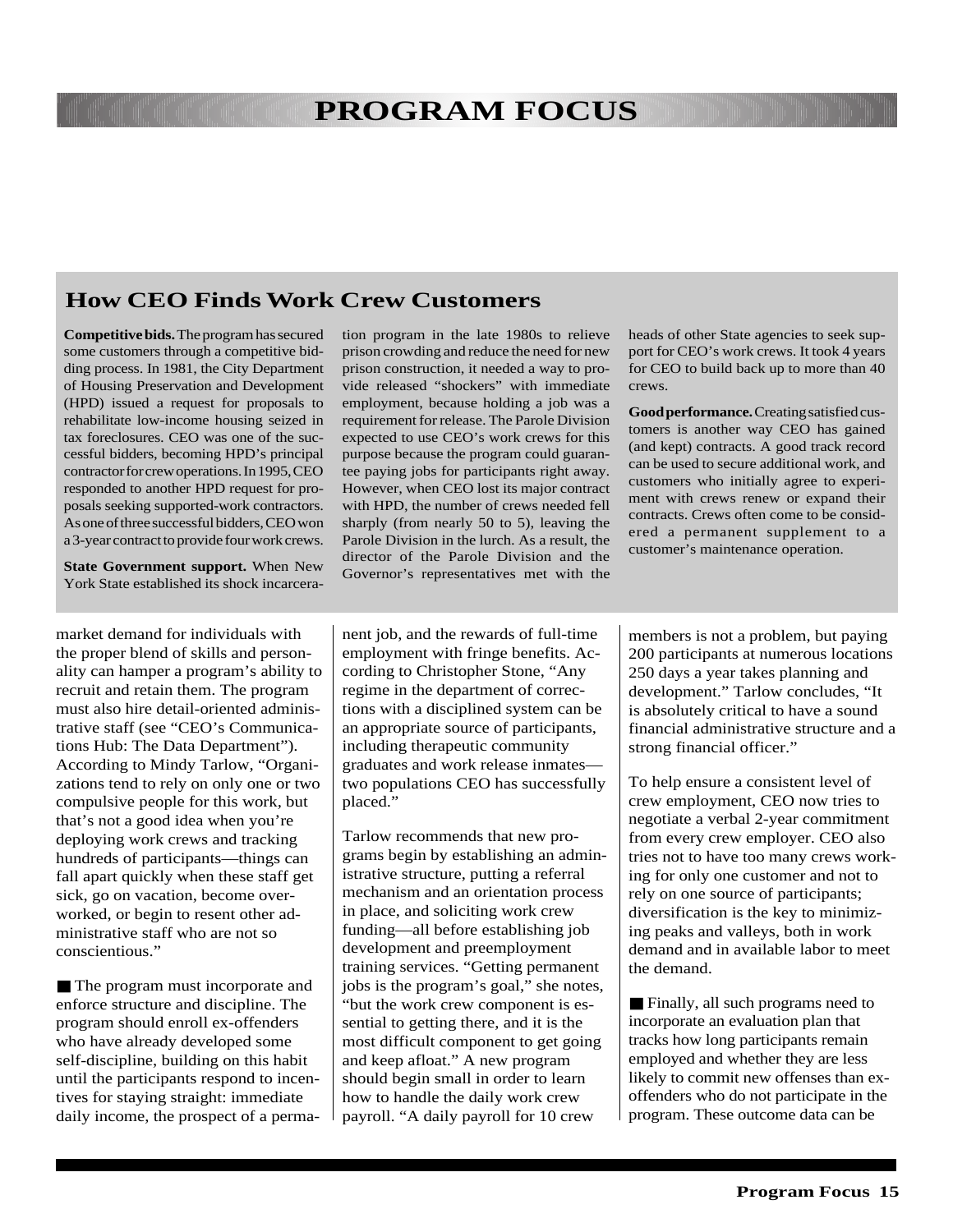#### **CEO's Communications Hub: The Data Department**

Crew operations require constant adjustment due to changes in scheduling, attendance, and assignments. As a result, the atmosphere in CEO's data department resembles a war room, with computers, telephones, and fax machines in constant use. Staff respond to minor—and occasionally major—crises all day long. The data department performs three principal functions, described below.

**Preparing the day's payroll.** Crew supervisors call in (or fax) their attendance lists to the data department before 10 a.m. every day. Data department staff confirm site attendance and hours worked, then enter this information by participant ID number into CEO's integrated computer system, which digitally transfers it to the payroll department for processing. The payroll manager monitors the automatic checkprinting system, which addresses and sorts each participant's pay by site. Payroll staff then bundle the checks for distribution to all of CEO's crew sites before the day's closing. (Night shift crews get paid the following day.)

**Scheduling the crews.** Every afternoon, the data department fields phone calls from participants seeking assignment to a work crew for the following day. The computer system identifies vacant slots from the morning's payroll processing and indicates each site's exact scheduling needs. In this

way, the data department can distribute participants evenly across CEO's many work crews, ensuring that each crew generally operates at maximum capacity. Data department staff offer precise travel instructions to new participants (or to other participants when a work location changes). When CEO's evening crews are undersupported, data department staff offer overtime to fill the shortages until more participants are enrolled.

**Supervising equipment.** Most of CEO's customers manage and store their own equipment and supplies in the facilities where crews work. Customers quickly recognized that if they maintained control of the materials and supplies for the crews, they could maximize the crews' flexibility and responsiveness to the changing demands of their facilities. The program does, however, manage and warehouse tools, equipment, and supplies for the four itinerant crews that provide services to New York City's Department of Housing Preservation and Development (HPD). Each afternoon, data department staff use CEO's automated inventory system to prepare shipping documents based on the needs reported by the HPD supervisors. These documents are faxed to the CEO warehouse; the next morning, warehouse staff pull and deliver these orders to supervisors.

crucial to persuading funding sources to continue to support the program, as well as for identifying areas of program operation that need improvement.

CEO had the advantage of the Vera Institute's support in becoming established, and it became independent only after achieving a sound structure and secure funding. Even so, Vera faced most of the same financial hurdles that organizations in other jurisdictions would have to overcome in starting such a program, such as gaining government support and paying work crew customers. Although the Vera Institute learned how to proceed largely by trial and error, other jurisdictions that wish to replicate the program have the advantage of learning from CEO's experience.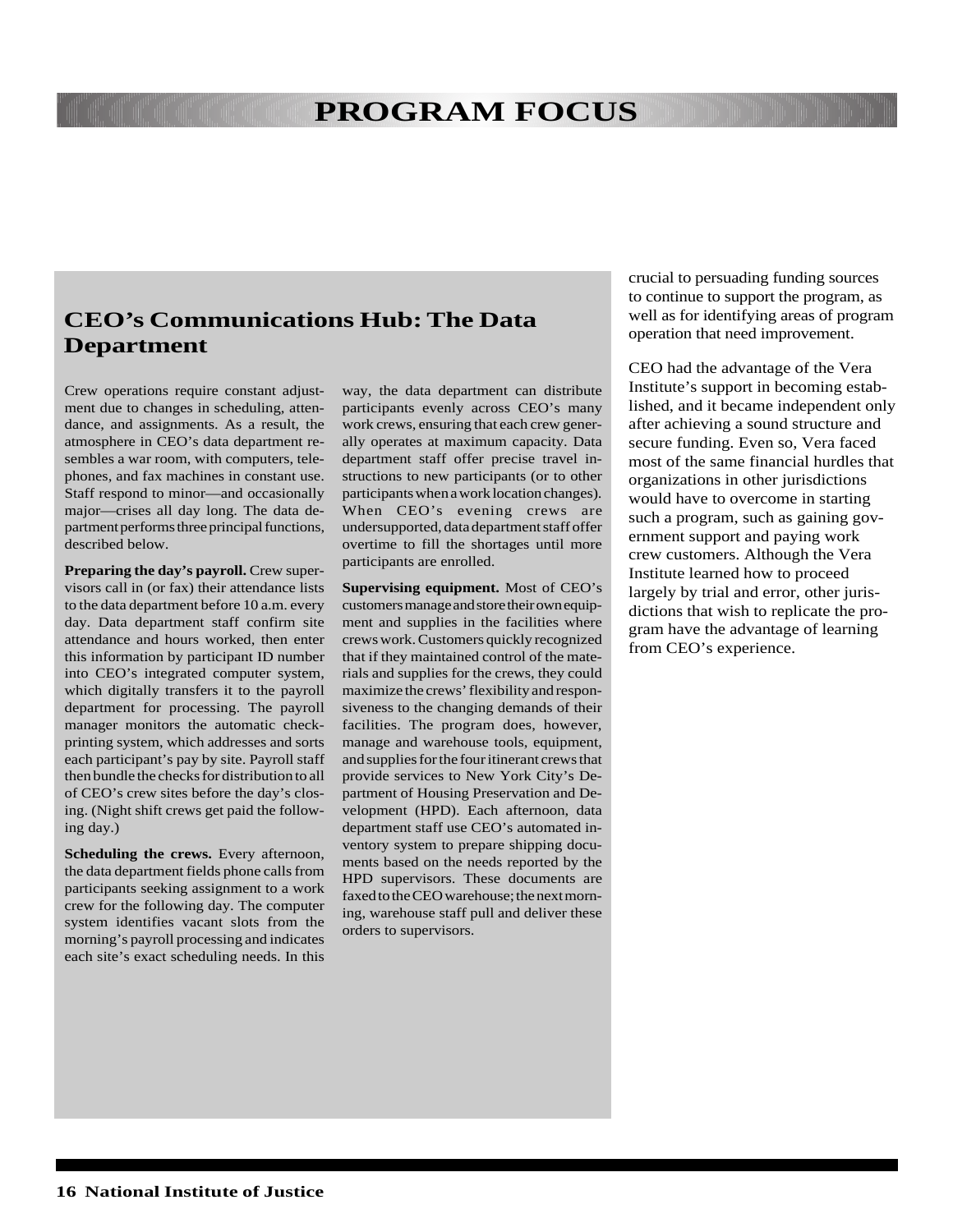#### **About This Study**

This document was written by Peter Finn, senior research associate at Abt Associates Inc. The findings and conclusions of the research reported here are those of the author and do not necessarily reflect the official position or policies of the U.S. Department of Justice.

*On the cover:* A CEO employment specialist [right] visits an employed Center graduate to offer congratulations on his successful transition to full-time, unsubsidized work.

All photos by Harvey Wang,

#### **Notes**

1. Anderson, D.B., R.E. Schumacker, and S.L. Anderson, "Release Characteristics and Parole," *Journal of Offender Rehabilitation*, 17(1991): 133–145.

2. Strictly speaking, employers who take advantage of the wage reimbursement under the Job Training Partnership Act and the Work Opportunities Tax Credit do receive subsidies. However, most employers who hire CEO participants do not avail themselves of these programs, and those that do usually use them only temporarily.

Photo\Film\Video. The revitalize economically distressed areas. The NCJ 168102 March 1998 3. The Empowerment Zone and Enterprise Community program is designed to rebuild communities in inner cities and rural areas. It includes block grants and tax benefits to stimulate the creation of new jobs and to

Secretary of Housing and Urban Development designates urban Empowerment Zones and Enterprise Communities, and the Secretary of Agriculture designates them in rural areas.

*The National Institute of Justice is a component of the Office of Justice Programs, which also includes the Bureau of Justice Assistance, the Bureau of Justice Statistics, the Office of Juvenile Justice and Delinquency Prevention, and the Office for Victims of Crime.*

*The National Institute of Corrections is a component of the Federal Bureau of Prisons.*

*The Office of Correctional Education is a division of the Office of Vocational and Adult Education, U.S. Department of Education.*

#### **Selected NIJ Publications in Corrections and Related Fields**

Listed below are some NIJ publications related to the issues discussed in this *Program Focus.* These publications can be obtained free from the NIJ Web page (http:www.ojp.usdoj. gov/nij) or from the National Criminal Justice Reference Service (NCJRS): telephone 800–851–3420, e-mail askncjrs@ncjrs.org, or write to NCJRS, Box 6000, Rockville, MD 20849–6000.

Please note that when free publications are out of stock, they are available as photocopies for a minimal fee or through interlibrary loan. Call NCJRS for more information.

Bourque, Blair B., Mei Han, and Sarah M. Hill, *An Inventory of Aftercare Provisions for 52 Boot Camp Programs,* Research Report, 1996, NCJ 157104.

Finn, Peter, *The Orange County, Florida, Jail Educational and Vocational Programs,* Program Focus, 1997, NCJ 166820.

McGillis, Daniel, *Beacons of Hope: New York City's School-Based Community Centers,* Program Focus, 1996, NCJ 157667.

Moses, Marilyn, *Project Re-Enterprise: A Texas Program,* Program Focus, 1996, NCJ 161448.

Sexton, George E., *Work in American Prisons: Joint Ventures with the Private Sector,* Program Focus, 1996, NCJ 156215.

Sherman, Lawrence, Denise Gottfredson, Doris MacKenzie, John Eck, Peter Reuter, and Shawn Bushway, *Preventing Crime: What Works, What Doesn't, What's Promising,* Research Report, 1997, NCJ 165366.

Turner, Susan, and Joan Petersilia, *Work Release: Recidivism and Corrections Costs in Washington State,* Research in Brief, 1996, NCJ 163706.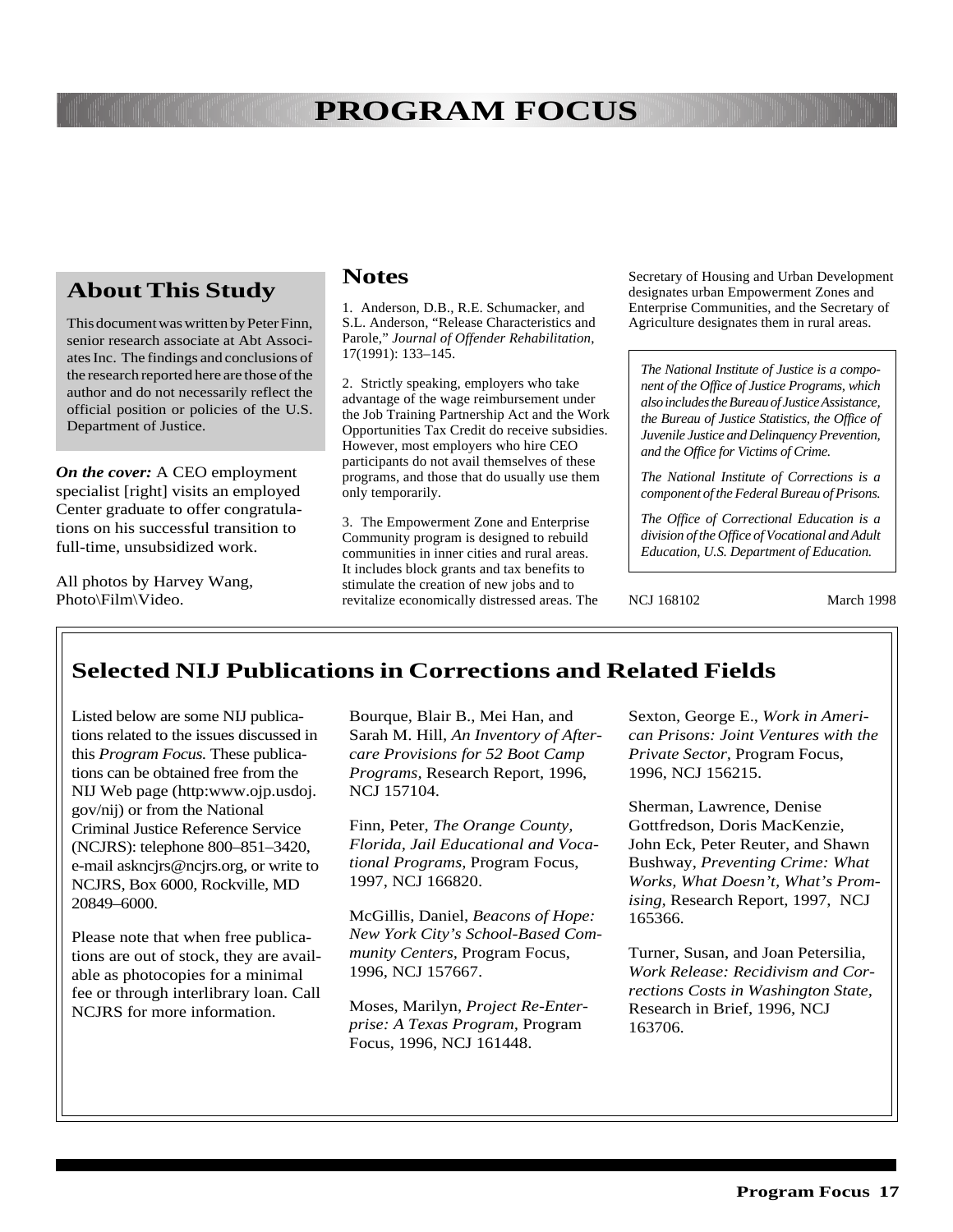#### **Sources for Further Information**

The program staff of the **Center for Employment Opportunities** are available to provide technical assistance and consultation. For further information, contact:

Mindy Tarlow Executive Director Center for Employment Opportunities 32 Broadway New York, NY 10004 Telephone: 212–422–4850 Fax: 212–422–4855

**The National Institute of Justice (NIJ)** is the principal research, evaluation, and development agency of the U.S. Department of Justice. For information about the NIJ's efforts in corrections, program development, and corporate partnership development, contact:

Marilyn C. Moses Program Manager National Institute of Justice 810 Seventh Street N.W., Room 7114 Washington, DC 20531 Telephone: 202–514–6205 Fax: 202–307–6256 World Wide Web site: http://www.ojp.usdoj.gov/nij

The National Institute of Justice established **the National Criminal Justice Reference** Service (NCJRS) in 1972 to serve as a national and international clearinghouse for the exchange of criminal justice information. For more information about topical searches, bibliographies, custom searches, and other available services, contact:

#### **NCJRS**

P.O. Box 6000 Rockville, MD 20849–6000 Telephone: 800–851–3420 (8:30 a.m. to 7 p.m. Eastern time, Monday through Friday)

For specific criminal justice questions or requests via Internet, e-mail: askncjrs@ncjrs.org

**The Office of Correctional Education (OCE)** within the U.S. Department of Education was created by Congress in 1991 to provide technical assistance, grant funding, and research data to the corrections and correctional education fields. To speak with a program specialist or be placed on OCE's mailing list to receive grant announcements, OCE's quarterly newsletter, and other publications, contact:

Richard Smith Director Office of Correctional Education U.S. Department of Education 600 Independence Avenue S.W. MES 4529 Washington, DC 20202–7242 Telephone: 202–205–5621 Fax: 202–401–2615 World Wide Web site: http://www.ed.gov/ offices/OVAE/OCE

**The National Institute of Corrections (NIC) Information Center** is a national clearinghouse for collecting and disseminating information on all aspects of adult corrections. Most of the NIC Information Center's collection of more than 14,000 titles is oriented to the corrections practitioner. For more information, contact:

NIC Information Center 1860 Industrial Circle, Suite A Longmont, CO 80501 Telephone: 800–877–1461 Fax: 303–682–0558 http://www.bop.gov/nicpg/nicinfo.html

The National Institute of Corrections' **Office of Correctional Job Training and Placement (OCJTP)** was created in March 1995 to:

■ Cooperate with and coordinate the efforts of other Federal agencies in the areas of job training and placement.

■ Collect and disseminate information on offender job training and placement programs, accomplishments, and employment outcomes.

■ Provide training to develop staff competencies in working with offenders and exoffenders.

■ Provide technical assistance to State and local training and employment agencies.

For more information, contact:

John Moore Coordinator Office of Correctional Job Training and Placement National Institute of Corrections 320 First Street N.W. Washington, DC 20534 Telephone: 800–995–6423 ext. 147 or 202–307–3361 ext. 147 http://www.bop.gov/nicpg/nicmain.html

**The Correctional Education Association**

**(CEA)** is affiliated with the American Correctional Association as an international professional organization serving education program needs within the field of corrections. Membership includes teachers, librarians, counselors, and other education professionals. Members receive a quarterly journal and newsletter, an annual directory, and a yearbook. Annual conferences are held in each of CEA's nine regions and many of its State chapters. One of the regions hosts an international conference with workshops on successful instructional strategies. Contact:

Alice Tracy

Assistant Director Correctional Education Association 4380 Forbes Boulevard Lanham, MD 20706 Telephone: 301–918–1915 Fax: 301–918–1846